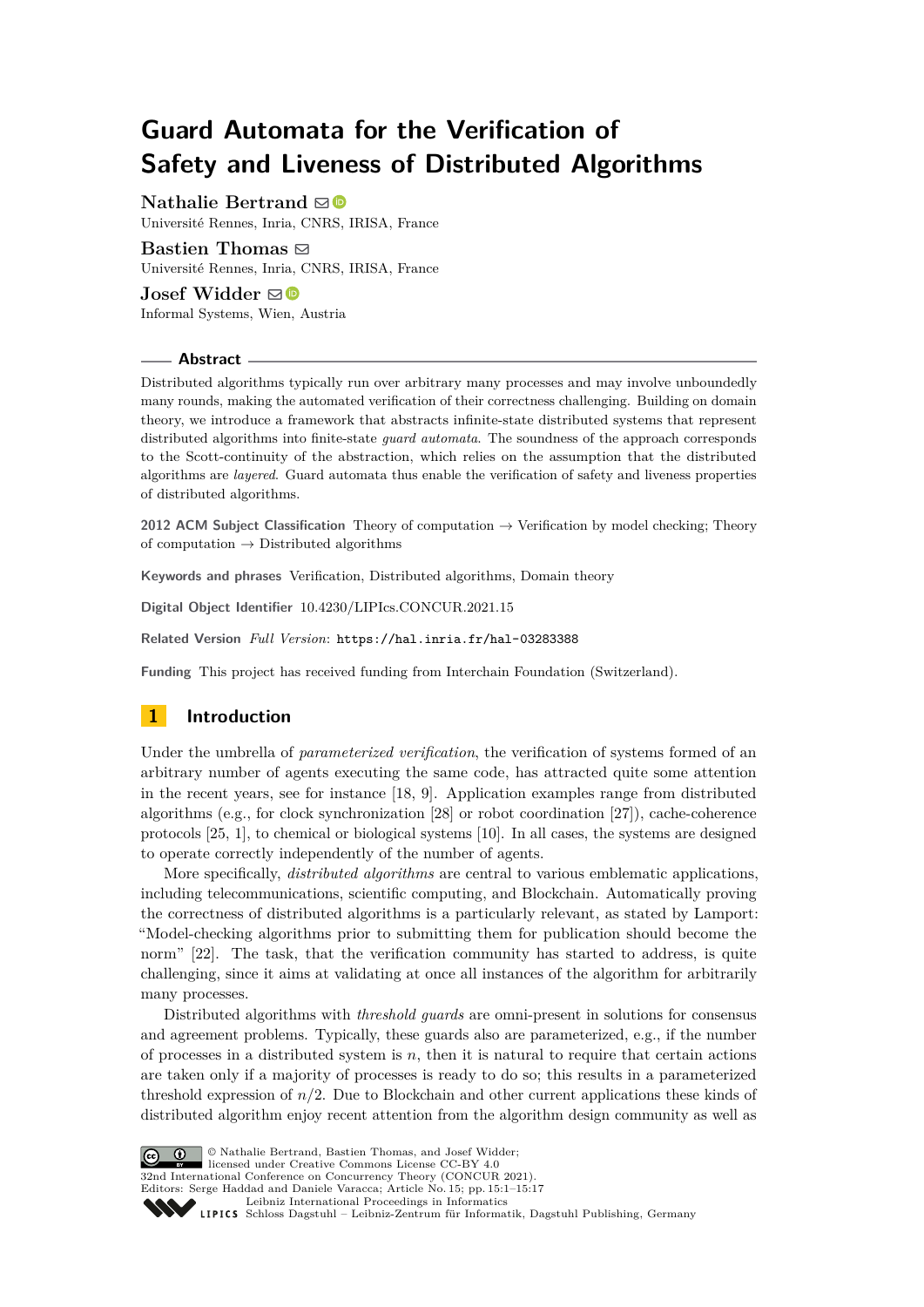#### **15:2 Guard Automata for the Verification ofSafety and Liveness of Distributed Algorithms**

the verification community. the algorithm design community has been studying them for a long time, (see e.g., [\[11\]](#page-15-3)) and typically provides hand-written proofs based on mathematical models without formal semantics.

For computer-aided verification the first challenge is to develop appropriate modeling formalisms that maintain all behaviors of the original algorithms on the one hand, and on the other hand are abstract and succinct to allow for efficient verification. Several approaches towards efficient verification have recently been proposed.

The threshold automata framework [\[20\]](#page-16-5) targets asynchronous distributed algorithms with threshold guards and reductions (similar to [\[23,](#page-16-6) [17\]](#page-15-4)) have been used to show that SMT-based bounded model checking is complete [\[19\]](#page-16-7). Later this framework was generalized and generalizations were analyzed regarding decidability [\[21\]](#page-16-8), and complexity [\[5\]](#page-15-5). The current paper also targets threshold distributed algorithms, yet eventually provides an even coarser abstraction to represent their behaviors, thus reducing the overall verification complexity. Moreover, the semantics of distributed algorithms and the soundness of the abstraction rely on domain theory concepts, thus providing a solid mathematical framework to our work. Last but not least, our approach can handle infinite behaviours, in contrast to the threshold automata framework.

The logical fragment of the IVy toolset has also been shown to allow to model threshold guards by axiomising their semantics as quorum systems [\[7\]](#page-15-6). For instance, the reason for waiting for quorums of more than *n/*2 messages is that any two such quorums must intersect at one sender. IVy allows to express these quorum axioms and reduce verification to decidable fragments. Similar intuitions underlie verification results in the heard-of model (HO model) [\[13\]](#page-15-7). This computational model for distributed algorithms already targets a high level of abstractions that are sound for communication closed distributed algorithms [\[12\]](#page-15-8). Here a consensus logic was introduced in [\[16\]](#page-15-9) that could be used for deductive verification and cut-off results where provided in [\[24\]](#page-16-9) that reduce the parameterized verification problem to small finite instances. Compared to this line of work, the distributed algorithms we target share some similarities with these round-based communication closed models. Recently, a threshold automata framework for round-based algorithms was introduced that also uses a small counterexample property for verification in [\[29\]](#page-16-10). In contrast, we use domain theory, and particularly Scott continuity to be able to reason on infinite behaviors and thus to capture algorithms that do not necessarily terminate.

Other less related verification frameworks also target distributed algorithms with quite different techniques such as event B [\[26\]](#page-16-11), array systems [\[4\]](#page-15-10) or logic and automata theory [\[3\]](#page-15-11).

#### **Contributions**

Using basic domain theory concepts, we provide a rigorous framework to model and verify (asynchronous) distributed algorithms. Our methodology applies to distributed algorithms that are structured in *layers* (that can be seen as a fine-grain notion of rounds), and may consist of countably many layers, thus capturing round-based distributed algorithms (with no *a priori* bound on the number of rounds).

- $\blacksquare$  In Section [2,](#page-2-0) we define partially ordered transition systems, which serve to express the semantics our models.
- Section [3](#page-4-0) introduces the low-level model of layered distributed systems to represent m. threshold based distributed algorithms. The state-space of layered distributed systems being infinite (and even not necessarily finitely representable), we provide several abstraction steps, up to a so-called guard abstraction. The soundness of each step is justified by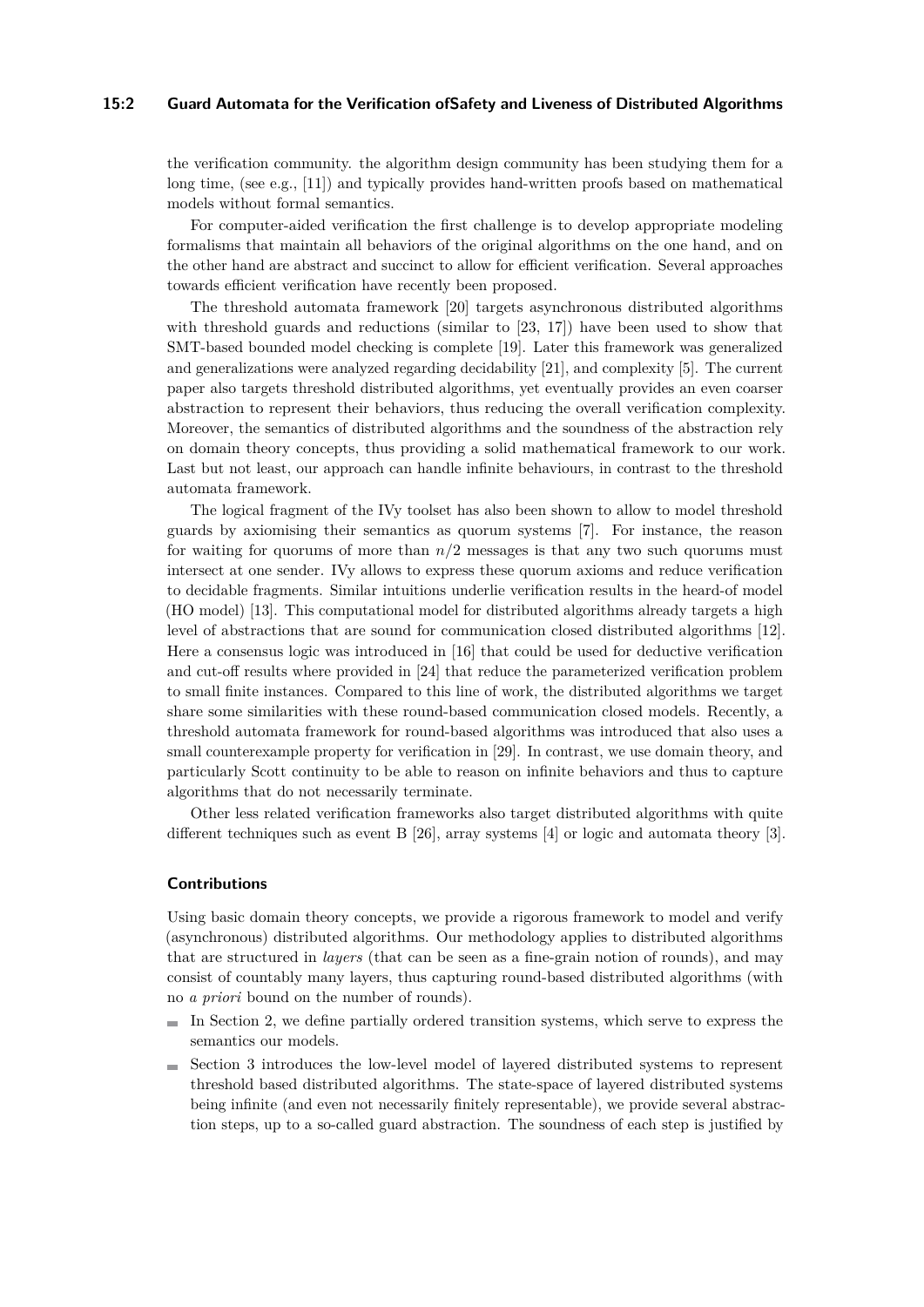the Scott-continuity of the corresponding abstraction. Some steps are also complete, and thus do not introduce spurious behaviors.

Finally, towards practical verification, we define in Section [4](#page-11-0) the guard automaton, a finite-state abstraction of (cyclic) layered distributed systems. It overapproximates the set of infinite behaviors of distributed algorithms, and thus enabling the verification of safety as well as liveness properties. Its construction can be automated with the help of an SMT solver, paving the way to the automated verification of round-based threshold distributed algorithms.

# <span id="page-2-0"></span>**2 A Fistful of Domain Theory**

## **2.1 Mathematical Preliminaries**

This section presents mathematical notions as well as notations that are used throughout the paper. In particular, it introduces partially ordered sets and Scott topology. The interested reader is referred to [\[2\]](#page-15-12) for an thorough introduction to domain theory.

**Sets and multisets.** A *multiset* over a set *X* is an element of  $\mathbb{N}^X$ . Addition and inclusion over multisets are defined in a natural way. For  $\xi, \xi' \in \mathbb{N}^X$  two multisets,  $\xi + \xi' \in \mathbb{N}^X$  is the multiset such that for every  $x \in X$ ,  $(\xi + \xi') (x) = \xi(x) + \xi'(x)$ . We write  $\xi \subseteq \xi'$  if for every  $x \in X$ ,  $\xi(x) \leq \xi'(x)$ . Standard sets can be seen as special cases of multisets with the canonical bijection between the set of subsets of  $X(2^X)$  and the set of functions from X to {0*,* 1}.

**Sequences.** For *X* a set and  $n \in \mathbb{N}$  a natural number, a sequence of elements of *X* of length *n* is some  $u \in X^{\{0,\ldots,n-1\}}$ . Its length is  $|u| = n$  and for  $i < n$ ,  $u(i) \in X$  denotes the letter at index *i*.  $X^* = \bigcup_{n \in \mathbb{N}} X^{\{0,\ldots,n-1\}}$  (resp.  $X^+ = \bigcup_{n>0} X^{\{0,\ldots,n-1\}}$ ) denotes the set of all *finite* (resp. finite and non-empty) sequences of elements of *X*. Moreover,  $\overline{X^*} = X^* \cup X^{\mathbb{N}}$  is the set of finite or *infinite* sequences of *X*. For  $u \in X^*$  a finite sequence and  $v \in \overline{X^*}$  a finite or infinite sequence, we write  $u \cdot v$  for the *concatenation* of  $u$  and  $v$ . For  $u$  and  $w$  two sequences, we write  $u \prec w$  and say that *u* is a *prefix* of *w* if either *w* is finite and there exists  $v \in \overline{X^*}$ such that  $u \cdot v = w$  or  $u = w$ . For *w* a sequence and  $i \leq |w|$ ,  $w_i$  is the prefix *w* of length *i*.

**Closures and bounds for partially ordered sets.** Let  $(X, \sqsubseteq)$  be a partially ordered set, and  $\xi \subset X$ . The *upward-closure* of  $\xi$  is  $\uparrow \xi = \{x \in X \mid \exists x' \in \xi, x' \sqsubseteq x\}$ , and  $\xi$  is *upward-closed* if ↑*ξ* = *ξ*. Dually, one defines the *downward-closure* ↓*ξ* and *downward-closed* sets. An element  $x \in X$  is an *upper-bound* of  $\xi$  if for any element  $x' \in \xi$ ,  $x' \sqsubseteq x$ . We write  $\mathsf{ub}(\xi)$  for the set of upper-bounds of  $\xi$ . If it exists (it is then unique), the *greatest* element of  $\xi$  is  $x \in X$  such that  $x \in \xi$  and  $x \in \text{ub}(\xi)$ . Dually, one defines the notion of *least* element by reversing the order. If it exists, the *least upper bound* of  $\xi$  is the least element of  $\mathsf{ub}(\xi)$ , and we denote it by  $\iint_S$ . Finally *ξ* is *directed* if it is non-empty and if for every two elements  $x, x' \in \xi$ , ub( $\{x, x'\}\$ )  $\cap \xi \neq \emptyset$ ; intuitively, any finite subset of  $\xi$  has an upper-bound in  $\xi$ . An interesting particular case of directed case are completely ordered sets which are called *chains* in this context.

**Directed Complete Partially ordered sets (DCPO).** A DCPO is a partially ordered set  $(X, \subseteq)$  such that any directed subset  $\xi \subset X$  has a (unique) least upper bound. These partially ordered sets are particularly important in semantics of programming languages.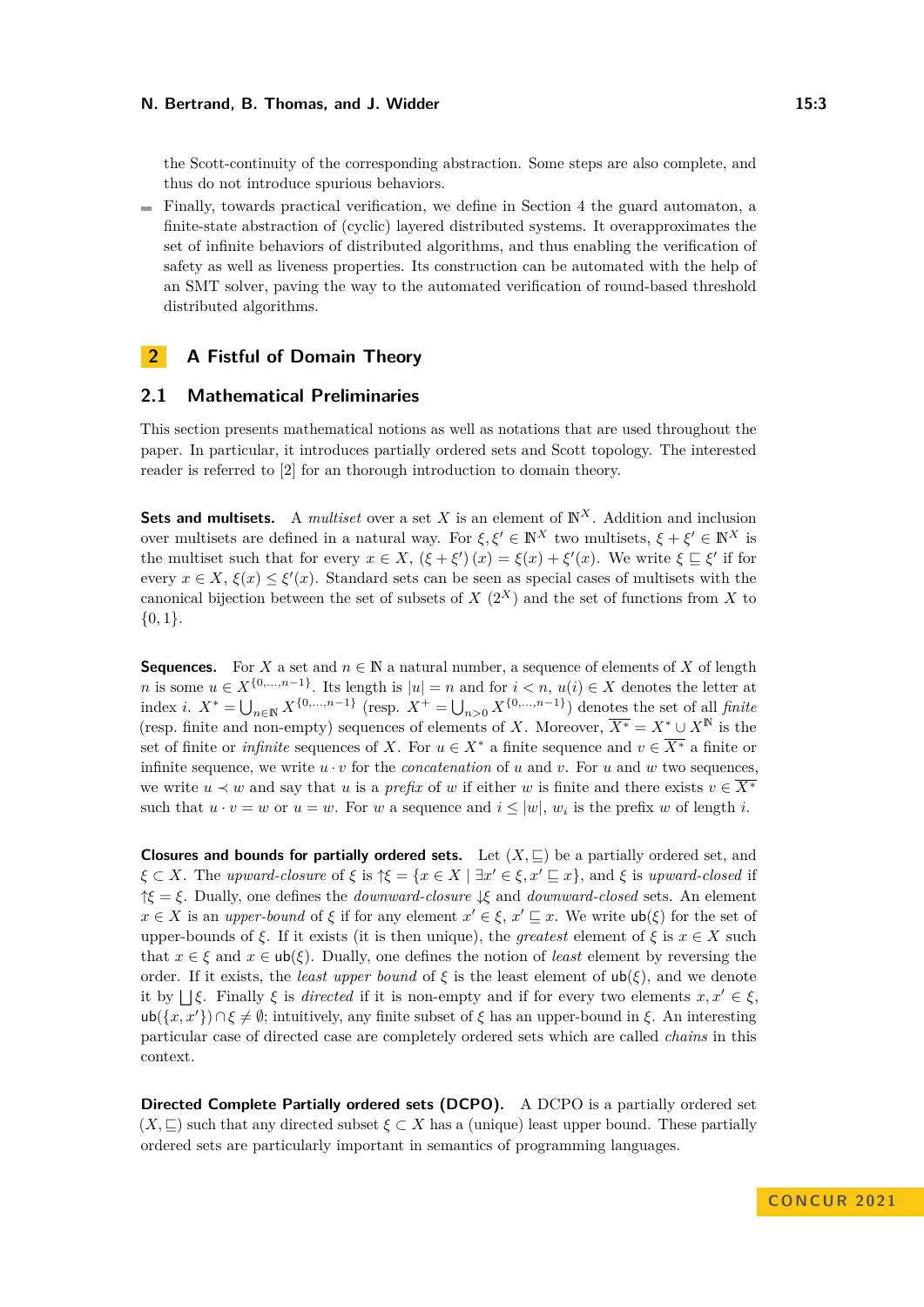#### **15:4 Guard Automata for the Verification ofSafety and Liveness of Distributed Algorithms**

**The Scott Topology on DCPO.** Directed complete partial orders are naturally equipped with the Scott topology. A subset  $\xi$  of a DCPO  $(X, \subseteq)$  is *Scott-closed* if it is *downward-closed* and if for any directed subset  $\xi' \subset \xi$ ,  $\Box \xi' \in \xi$ . A subset is *Scott-open* if its complement in *X* is Scott-closed. Functions that are continuous for the Scott topology are called *Scott-continuous*. A function  $f: X \to Y$  is *monotonous* if for any  $x, x' \in X$ , if  $x \sqsubseteq x'$  then  $f(x) \sqsubseteq f(x')$ . A Scott-continuous function is always monotonous. A function  $f: X \to Y$  is Scott-continuous if and only if for any directed subset  $\xi \subset X$ ,  $f(\Box(\xi)) = \Box(f(\xi))$ . In this paper, a *partial* function  $f: X \to Y$  is called *Scott-continuous* if its domain  $\text{dom}(f)$  is Scott-closed and if for any directed subset  $\xi \subset \text{dom}(f)$ ,  $f(\bigsqcup \xi) = \bigsqcup f(\xi)$ .

# **2.2 Partially Ordered Transition Systems**

Building on domain theory, this section introduces a generic model for distributed transition systems, that will capture the semantics of distributed algorithms. An ordering naturally appears on sets of sent messages –that can only grow– and the asynchrony requires the order to be partial only.

- ▶ **Definition 1.** *A* partially ordered transition system *(POTS) is a tuple*  $\mathcal{O} = (X, \sqsubset A)$  *where:*
- $( X, ⊆ )$  *forms a DCPO.*
- *A is a set of partial functions, called* actions*, from X to itself and such that for every*  $\mathbf{r}$  $a \in A$  *and every*  $x \in \text{dom}(a)$ ,  $x \sqsubseteq a(x)$ .

**• Definition 2.** *A* schedule *is a (finite or infinite) sequence of* actions:  $\sigma = (a_t)_{t \le T}$ , with  $T \in \overline{\mathbb{N}}$ . A schedule  $\sigma = (a_t)_{t \le T}$  is applicable at  $x \in X$  if there exists a sequence  $(x_t)_{t \le T+1}$ *with*  $x_0 = x$ *, and for every*  $t < T$ *,*  $x_t \in \text{dom}(a_t)$  *and*  $a_t(x_t) = x_{t+1}$ *. In this case, we write* configs( $x, \sigma$ ) for the sequence  $(x_t)_{t \le T+1}$ , and  $x \star \sigma$  for  $\Box \{x_t | t \le T+1\}$ .

The above definition uses the convention that  $\infty+1=\infty$ . Note that if  $\sigma$  is applicable at x, then the sequence  $(x_t)_{t \le T+1}$  is unique. Moreover, the least upper bound  $\bigcup \{x_t | t \le T+1\}$ exists because for any  $t < T$ ,  $x_t \subseteq x_{t+1}$  and  $\{x_t | t < T + 1\}$  is therefore a chain. When  $\sigma = (a_t)_{t \le T}$  is finite,  $x \star \sigma = x \star a_0 \star \cdots \star a_{T-1}$  denotes the last element of the monotonous sequence configs $(x, \sigma)$ . In particular, for  $a \in A$  and  $x \in \text{dom}(a)$ ,  $x \star a = a(x)$ . When  $\sigma_t \in A^t$  is defined as the prefix of length *t* of  $\sigma$ ,  $x_t = x \star \sigma_t$  and it follows:  $x \star \sigma = \bigsqcup \{x \star \sigma_t | t < T, t \in \mathbb{N}\}.$ 

The following lemma will be useful throughout the paper:

<span id="page-3-2"></span>▶ **Lemma 3.** *For*  $x \in X$ *, the set* App(*x*) *of schedules applicable at x is Scott-closed for the prefix ordering and the function:*  $[x \star \_]: App(x) \to X$  *is Scott-continuous.* 

<span id="page-3-0"></span>▶ **Definition 4.** An abstraction *between POTS*  $\mathcal{O} = (X, \subseteq, A)$  *and*  $\mathcal{O}' = (X', \subseteq, A')$  *consists of*

**a** set abstraction  $ab_X : X \to X'$  which is a Scott-continuous function;

*a* monoid abstraction  $ab_A: A^* \to A'^*$  which is a monoid morphism (with slight abuse of  $\overline{\phantom{a}}$ *notation,* ab<sub>*A*</sub> *also denotes its Scott-continuous extension*  $\overline{A^*} \to \overline{A'}^*$ *)*;

*both such that for every*  $a \in A$  *and every*  $x \in \text{dom}(a)$ *,*  $ab_A(a) \in A'^*$  *is applicable at* ab<sub>*X*</sub>(*x*)  $\in$  *X' and* ab<sub>*X*</sub>(*x*  $\star$  *a*) = ab<sub>*X*</sub>(*x*)  $\star$  ab<sub>*A*</sub>(*a*)*.* 

The last condition of the definition of abstraction translates into the commutativity of the diagram in Figure [1a.](#page-4-1) The soundness of the abstraction for any (possibly infinite) schedule is stated in the following proposition and illustrated on Figure [1b.](#page-4-1)

<span id="page-3-1"></span>▶ **Proposition 5.** Let  $(ab_{X}, ab_{A})$  be an abstraction between  $\mathcal{O} = (X, \sqsubset A)$  and  $\mathcal{O}' = \emptyset$  $(X', \subseteq, A')$ ,  $x \in X$  be an element, and  $\sigma \in \overline{A^*}$  a schedule. If  $\sigma$  is applicable at x, then ab<sub>*A*</sub>( $\sigma$ ) *is applicable at* ab<sub>*X*</sub>( $x$ ) *and* ab<sub>*X*</sub>( $x \star \sigma$ ) = ab<sub>*X*</sub>( $x$ )  $\star$  ab<sub>*A*</sub>( $\sigma$ )*.*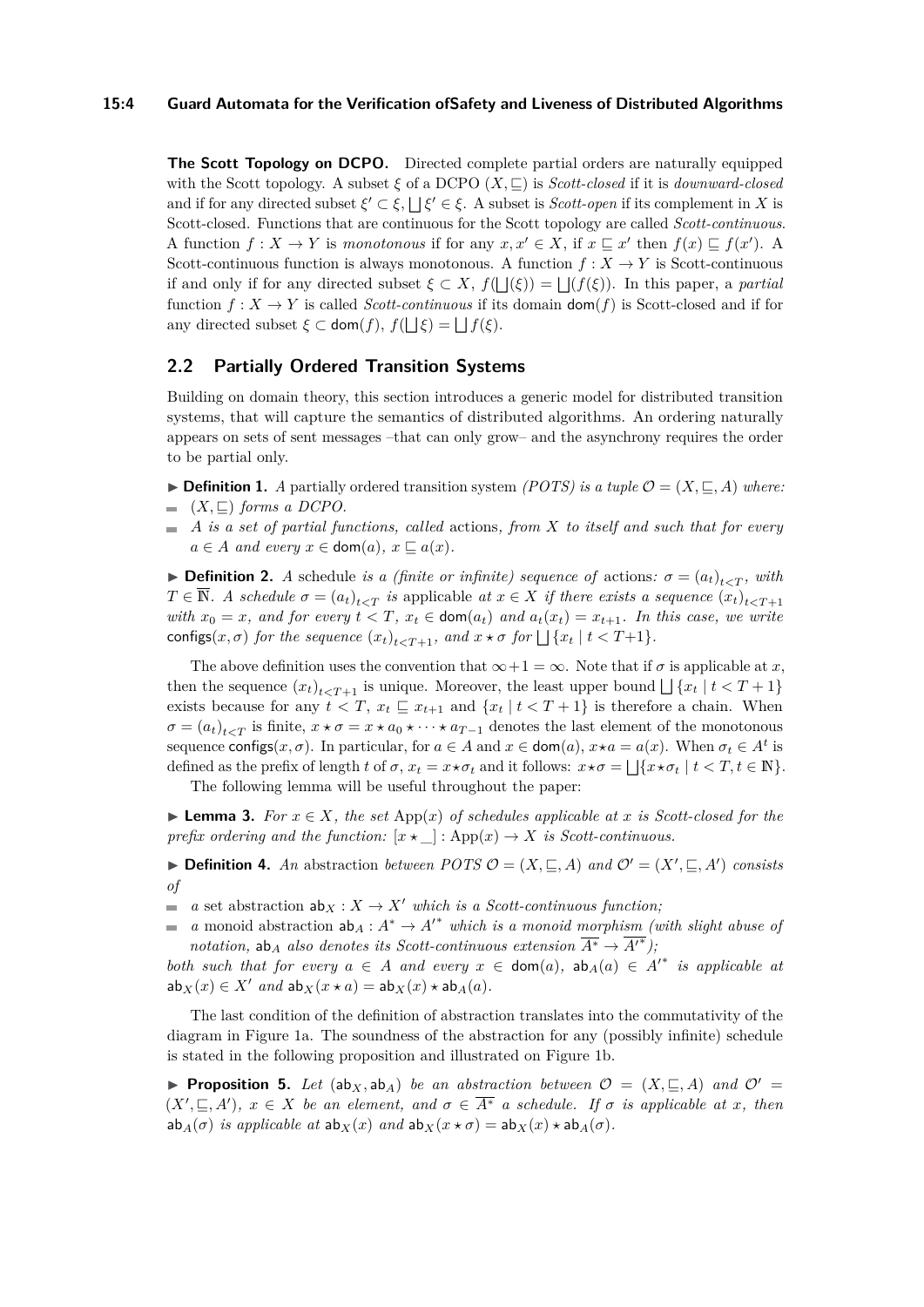<span id="page-4-1"></span>

**(a)** By Definition [4](#page-3-0) diagram commutes for any **(b)** By Proposition [5](#page-3-1) diagram commutes for any schedaction  $a \in A$ . ule *σ*.

**Figure 1** (ab<sub>*X*</sub>, ab<sub>*A*</sub>) forms an abstraction between the POTS (*X*,  $\subseteq$ , *A*) and (*X*<sup>*'*</sup>,  $\subseteq$ , *A*<sup>'</sup>).

The proof of this proposition is by transfinite induction on the length of schedules: showing that the result holds for finite schedules is easy, and continuity arguments (such as Lemma [3\)](#page-3-2) are then used to extend to infinite schedules.

## <span id="page-4-0"></span>**3 Layered Distributed Systems and their Abstractions**

This section introduces a low-level model for distributed algorithms, whose semantics will be expressed as a POTS. The model is structured in layers, thus restricting the application to algorithms with a specific shape. However, many distributed algorithms from the literature fall in this class, and minor modifications of other algorithms make them amenable to our techniques. The restriction to layered models is used several times in the theoretical developments that follow.

## **3.1 Layered Distributed Transition Systems**

This section introduces *Layered Distributed Transition Systems* (LDTSs) as a model for distributed algorithms, such as the Phase King algorithm [\[8\]](#page-15-13). A simplified version of the algorithm is provided in Algorithm [1.](#page-5-0) This algorithm operates in rounds, each consisting of three steps:

- Broadcast a message  $(\ell, m)$  to all process where  $\ell$  is the round index (line 3)
- Receive the messages  $(\ell, \underline{\hspace{1cm}})$  sent in this round (line 4)  $\sim$
- Update the process variables according to the received messages (lines 5 to 12)

In general, such a series of three instructions, indexed by  $\ell \in \mathbb{N}$ , is called a *layer* and it refines the classical notion of *rounds*: for instance, in Ben-Or's consensus algorithm [\[6\]](#page-15-14), each round comprises two layers. Note that layers are assumed to be *communication-closed* [\[17,](#page-15-4) [14\]](#page-15-15): the update instruction at layer *ℓ* only depends on received messages from the same layer.

Distributed algorithms run over a finite set of *processes*, and at every point in time, the local state of a process is defined by the valuation of its local variables. In this paper, the contents of a sent message is not particularly relevant as it can be deduced from the local state of its sender. Therefore, the communications can be encoded by guards that prevent a process from taking a transition if a condition on the state of *other processes* is not met. Formally, the syntax of layered distributed transition systems is as follows: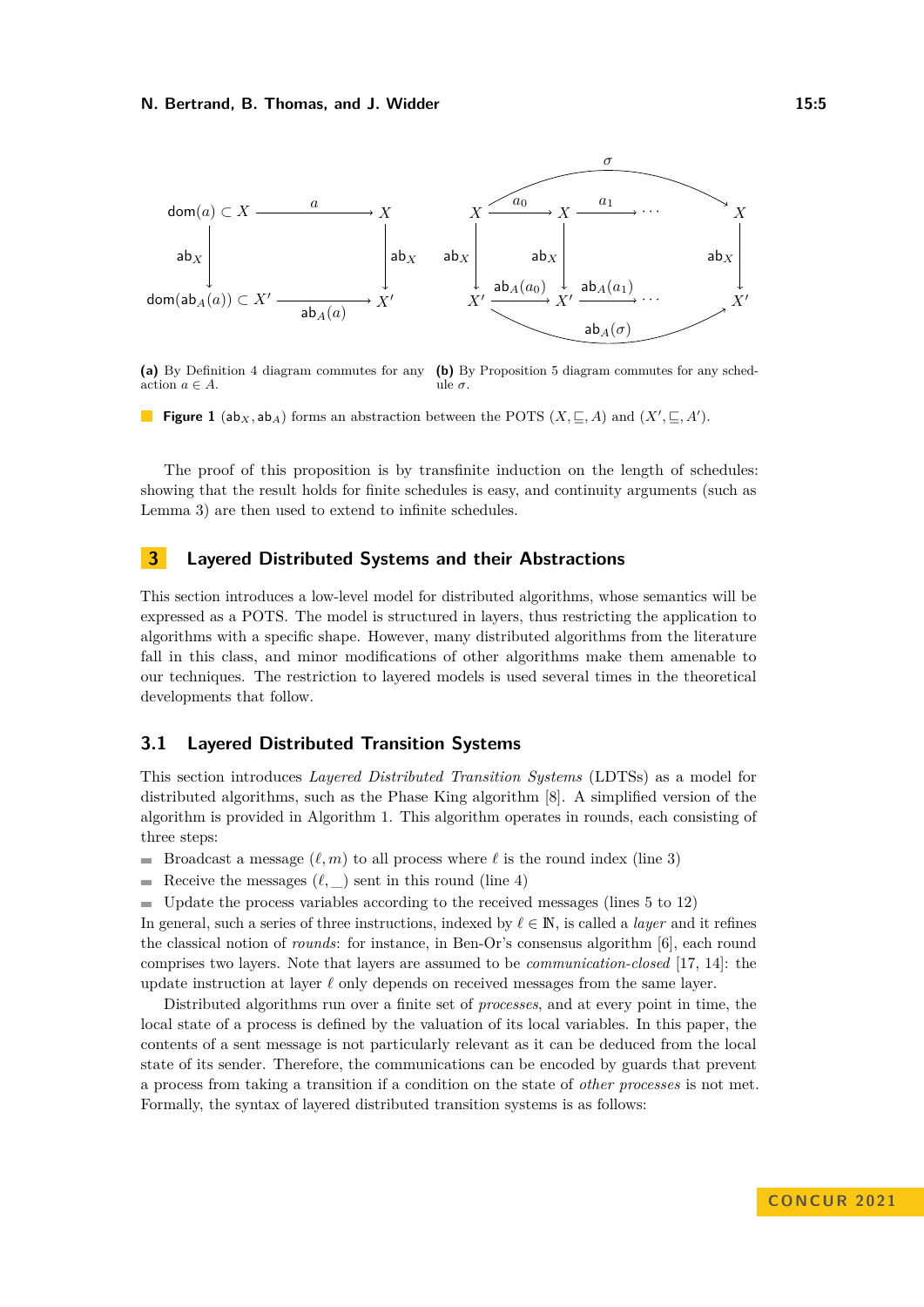#### **15:6 Guard Automata for the Verification ofSafety and Liveness of Distributed Algorithms**

**Algorithm 1** Inspired by the Phase King Algorithm, this algorithm is a *synchronous* algorithm targetting the resolution of binary consensus. It executes *t*+1 rounds. In round  $\ell \in \{0...t\}$ , the local value *v* of each process is updated either according to the majority, or to the value of the process with id *ℓ* (the King process).

```
1 Process PhaseKing(n, t, id, v):
             Data: n processes, t < \frac{n}{4} Byzantine faults, id \in \{0 \dots n-1\}, v \in \{0,1\}.
  2 for \ell = 0 to t do
  3 | broadcast (\ell, id, v)4 \vert receive all the messages (\ell, \_, \_)5 \vert n_0 \leftarrow number of messages (\ell, \_, 0) received
  6 \vert n_1 \leftarrow number of messages (\ell, 1) received
  \begin{array}{|c|c|c|}\n\hline\n\textbf{r} & \textbf{r} & \textbf{r} & \textbf{r} & \textbf{r} & \textbf{r} & \textbf{r} & \textbf{r} & \textbf{r} & \textbf{r} & \textbf{r} & \textbf{r} & \textbf{r} & \textbf{r} & \textbf{r} & \textbf{r} & \textbf{r} & \textbf{r} & \textbf{r} & \textbf{r} & \textbf{r} & \textbf{r} & \textbf{r} & \textbf{r} & \textbf{r} & \textbf{r} & \textbf{r} & \textbf{r} & \textbf{r}8 v \leftarrow 0\bullet else if n_1 > \frac{n}{2} + t then
10 \vert \vert v \leftarrow 111 else
12 \vert \vert \vert v \leftarrow v' where (\ell, \ell, v') is a received message
13 end
14 return v;
```
<span id="page-5-0"></span> $\triangleright$  **Definition 6.** *A* layered distributed transition system *(LDTS) is a tuple*  $\mathcal{D} = (P, S, \text{guard})$ *where:*

- m. *P is a* finite *set of* processes
- *S is a set of states partitioned in layers:*  $S = \bigcup_{\ell \in \mathbb{N}} S_{\ell}$ . *For*  $\perp$  *a new element, set*  $S^{\perp} = S \cup \{\perp\}$  *and for*  $\ell \in \mathbb{N}$ ,  $S_{\ell}^{\perp} = S_{\ell} \cup \perp$ *. The set*  $S^{\perp}$  *is partially ordered with*  $s \sqsubseteq s'$  *if*  $s = \perp$  *or*  $s = s'$ *.*
- guard :  $S^2 \rightarrow 2^{[P \rightarrow S^{\perp}]}$  *associates to each pair of states a guard. Additionally, the following* layered hypothesis *is imposed:* For  $\ell \in \mathbb{N}$ ,  $s \in S_{\ell}$  and  $s' \in S$ , guard $(s, s') \in 2^{[P \rightarrow S_{\ell}^{\perp}]}$ , and if  $s' \notin S_{\ell+1}$ , then  $\text{guard}(s, s') = \emptyset.$

Intuitively, for  $\ell \in \mathbb{N}$ ,  $S_{\ell}$  is the set of states a process can be in at layer  $\ell$ , and  $\bot$  is used to represent that a process has not reached that layer yet. Although trivial, the ordering on  $S^{\perp}$ shows sufficient to represent the semantics of distributed algorithms. Moreover, the *guards* correspond to a condition on messages *received* from other processes. Having  $x \in \text{guard}(s, s')$ with  $x(p) = \perp$  means that there are no conditions on the messages received from process p, so that a process in state *s* can go to *s* ′ even if it has not received any message from *p*.

To define the semantics of LDTS, recall that the system *a priori* runs fully asynchronously, so that processes may be in different layers<sup>[1](#page-5-1)</sup>. However, messages may be received by processes even if the sender has later reached a layer. This means that the state of each process at each layer should be recorded in the semantics of a LDTS. An agglomeration of local states is called a *configuration*. A *full configuration* additionally stores the messages *received* by each process, as formalized below:

 $\triangleright$  **Definition 7.** Let  $\mathcal{D} = (P, S, \text{guard})$  be an LDTS. A full configuration of  $\mathcal{D}$  is a pair  $c^f = (\textsf{state}(c^f), \textsf{received}(c^f))$  *where* 

$$
\implies \mathsf{state}(c^f) : P \to \overline{S^+} \text{ is such that for every } p \in P \text{ and } \ell \in \mathbb{N}
$$

- $if \ell < \left| \text{state}(c^f)(p) \right|$ , then  $\text{state}(c^f)(p)(\ell) \in S_\ell$  and the latter is the state of *p* in  $\ell$ ;
- $if \ell \geq |\textsf{state}(c^f)(p)|, \text{ then } \textsf{state}(c^f)(p)(\ell) = \bot \in S_{\ell}^{\perp}.$
- received(*c f* ) : *P* → *P* → N → *S* <sup>⊥</sup> *such that for every p* ∈ *P,* received(*c f* )(*p*) ⊑ state(*c f* )*.*

<span id="page-5-1"></span><sup>1</sup> Synchronous systems can also be represented by LDTS, as illustrated with the Phase King algorithm.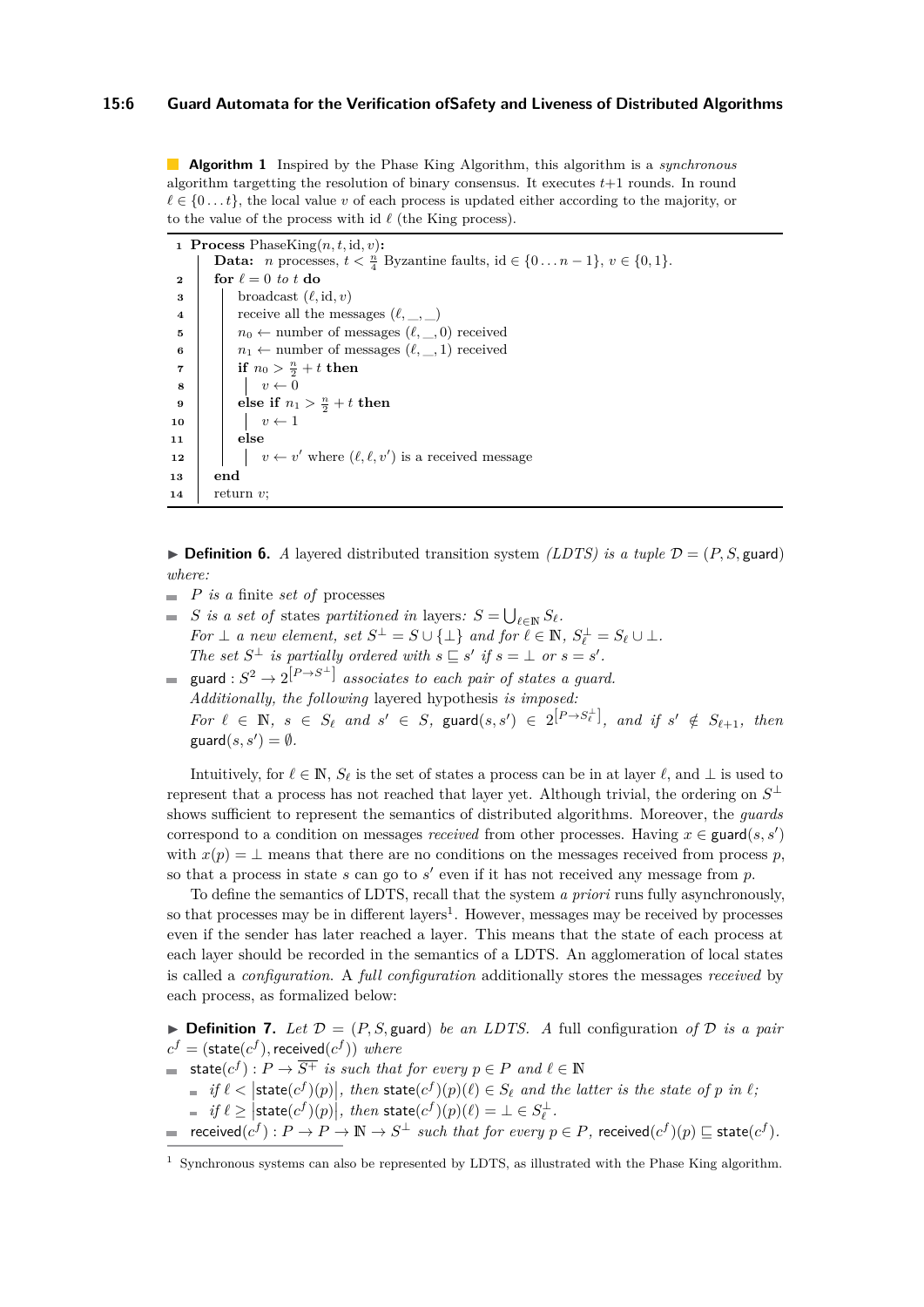*The set of full configurations is denoted*  $C^f$ . It is partially ordered with  $\subseteq$  defined by  $c^f \subseteq c^{f'}$  if  $\textsf{state}(c^f) \sqsubseteq \textsf{state}(c^{f'})$  *pointwise with the prefix ordering on*  $\overline{S^+}$  *and* received $(c^f) \sqsubseteq \textsf{received}(c^{f'})$ *pointwise.*

Note that  $S^{\perp}$  is a DCPO since each of its directed subsets is finite.  $C^{f}$  is isomorphic to the Cartesian product  $[(P, =) \to (\overline{S^+}, \prec)] \times [(P^2 \times \mathbb{N}, =) \to (S^{\perp}, \subseteq)]$  and is therefore a DCPO too.

At a full configuration  $c^f \in C^f$ , two types of *actions* may happen, corresponding to receptions and internal transitions. First, a process  $p \in P$  may receive a message that was sent in layer  $\ell \in \mathbb{N}$  by a process  $p' \in P$ ; this action is denoted rec  $(p, \ell, p')$ . Second, a process  $p \in P$  may move from a state  $s \in S_\ell$  to state  $s' \in S_{\ell+1}$ , denoted  $\text{tr}(p, s, s')$ . The effect of actions on full configurations is formally defined as follows:

<span id="page-6-0"></span> $\triangleright$  **Definition 8.** *The set of* actions *of an LDTS*  $\mathcal{D} = (P, S, \text{guard})$  *is* 

$$
A^{f} = \{ \text{rec}(p, p', \ell) \mid p, p' \in P, \ell \in \mathbb{N} \} \cup \bigcup_{\ell \in \mathbb{N}} \{ \text{tr}(p, s, s') \mid p \in P, s \in S_{\ell}, s' \in S_{\ell+1} \} .
$$

For  $c^f \in C^f$  and  $\text{rec}(p, p', \ell) \in A^f$ , the full configuration  $c^{f'} = \text{rec}(p, p', \ell) (c^f)$  is defined by:  $\mathsf{state}(c^{f'}) = \mathsf{state}(c^f)$ 

 ${\rm rcceived}(c^{f'}) (p)(p')(\ell) = {\rm state}(c^f)(p')(\ell)$  and  ${\rm received}(c^{f'})$  equals  ${\rm received}(c^f)$  elsewhere. For  $c^f \in C^f$  and  $tr(p, s, s') \in A^f$ , writing  $\ell = |\textsf{state}(c^f)(p)| - 1$ , then  $tr(p, s, s')$  is enabled at  $c^f \in C^f$  if:  $\ell < \infty$ , state $(c^f)(p)(\ell) = s$  and received $(c^f)(p)(\ell) \in \text{guard}(s)(s')$ . In this *case, the full configuration*  $c^{f'} = \text{tr}(p, s, s')(c^f)$  *is defined with:* 

 $\textsf{state}(c^{f\prime})(p) = \textsf{state}(c^{f})(p) \cdot s'$  *and*  $\textsf{state}(c^{f\prime})$  *equals*  $\textsf{state}(c^{f})$  *elsewhere.*  ${\sf received}(c^{f'}) = {\sf received}(c^f)$ 

Note that the reception actions are always enabled. So defined, the semantics of an LDTS is a POTS  $\mathcal{O}_{\mathcal{D}}^f = (C^f, \sqsubseteq, A^f)$ ; in particular, the notions of schedules and abstractions apply.

<span id="page-6-1"></span>▶ **Example 9.** Consider the Phase King algorithm run by three correct processes and a Byzantine one. The Byzantine process is not represented explicitly  $(P = \{p_0, p_1, p_2\}$  only contains correct processes) but the guards of the LDTS account for the messages it may send. Also, the King is chosen at each round non-deterministically, abstracting process ids.

A correct process in layer  $\ell$  may be in one of four states  $S_\ell = \{v_0, v_1, k_0, k_1\}$ , where  $k_x$  (resp.  $v_x$ ) represents that the local value of *v* is  $x \in \{0,1\}$  and that the process is currently King (resp. not King). A full configuration, say  $c^f$ , is depicted top-left of Figure [2.](#page-7-0) The sequence states process  $p_0$  went through so far is state $(c^f)(p_0) = v_0 \cdot k_1 \cdot v_1$ . Also, received $(c^{f})(p_0)(p_2)(0) = v_1$  represents that process  $p_0$  received the message that process  $p_2$ was in state  $v_1$  at layer 0. In contrast,  $p_0$  does not know the state of  $p_2$  at layer 2 (represented by a blank space instead of  $\perp$  for commodity). Thus, in  $c^f$ , the message sent by process  $p_2$  at layer 2 has yet to be received by  $p_0$ . The action rec  $(p_0, p_2, 2)$  corresponding to this reception is therefore enabled at  $c^f$ . The resulting configuration  $c^f \star \text{rec}(p_0, p_2, 2)$  would be identical to  $c^f$  except for received $(c^f \star \text{rec}(p_0, p_2, 2))(p_0)(p_2)(2) = \text{state}(c^f)(p_2)(2) = v_1$  instead of  $\bot$ . The reception rec  $(p_0, p_1, 2)$  can also happen at  $c^f \star \text{rec} (p_0, p_2, 2)$ . The resulting configuration  $c^{f'} = c^f \star \text{rec}(p_0, p_2, 2) \star \text{rec}(p_0, p_1, 2)$  coincides with  $c^f$  except for

$$
\text{received}(c^{f'})(p_0) = \begin{array}{c c c c c} p_0: & v_0 & k_1 & v_1 \\ p_1: & v_1 & v_1 & k_1 \\ p_2: & v_1 & v_0 & v_1 \end{array}
$$

Now  $p_0$  has received more than  $\frac{n}{2} + t$  messages in  $\{v_1, k_1\}$  so that it updates its value to 1 in the next round. Therefore, the action  $tr(p_0, v_1, v_1)$  is enabled at  $c^{f'}$  and the configuration  $c^{f'} \star \textsf{tr}(p_0, v_1, v_1)$  is equal to  $c^{f'}$  except for state $(c^{f'} \star \textsf{tr}(p_0, v_1, v_1)) = v_0 \cdot k_1 \cdot v_1 \cdot v_1$ .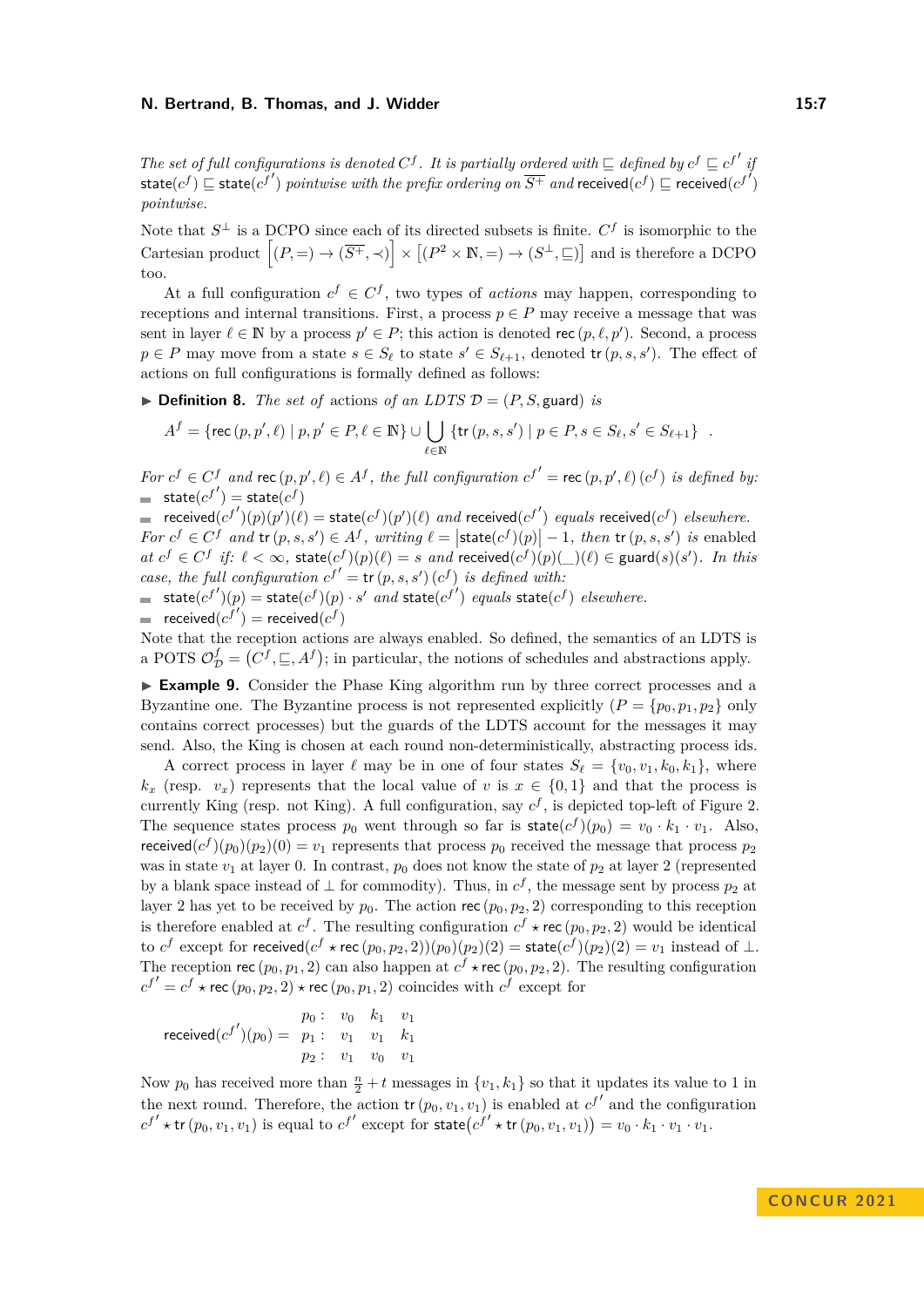## **3.2 Abstracting Received Messages**

The partially ordered transition system  $\mathcal{O}_{\mathcal{D}}^{f}$  is fine-grained and rather complex to analyze, therefore the aim of the rest of this section is to define simpler POTS, that preserve or overapproximate the semantics of  $\mathcal{O}_{\mathcal{D}}^f$ . The successive steps are represented in Figure [2.](#page-7-0)

<span id="page-7-0"></span>

**Figure 2** An illustration of the successive abstractions.

The information of messages received by each process is used to check enabledness of transitions. However, the received messages necessarily form a subset of the sent messages. Using the notion of abstraction, this section proves that received messages can be forgotten without losing any information. Instead, it suffices to require the existence of a subset of sent messages that would enable a transition. Changing views from received messages to sent ones is often implicit [\[21,](#page-16-8) [20\]](#page-16-5) and without restrictions it may introduce spurious counter-examples (see Example [13\)](#page-8-2). By imposing that each message appears in at most one guard in the transitions taken by a process, the layering hypothesis guarantees that the abstraction is complete (Theorem [12\)](#page-8-1). This abstraction is then used to provide a characterization of reachable configurations (Theorem [15\)](#page-9-0), including those reachable via an infinite schedule.

A *succinct configuration* is an element of  $C^s = P \rightarrow \overline{S^+}$ . For  $c^s \in C^s$ ,  $p \in P$ ,  $\ell < |c^s(p)|$ and  $s \in S$ ,  $c^s(p)(\ell) = s$  means that process *p* is/was in state *s* at layer  $\ell$ . As before, if  $\ell \geq$  $|c^{s}(p)|$ , then  $c^{s}(p)(\ell) = \bot$ , representing that process *p* has not reached layer  $\ell$  yet. So-defined, the projection state :  $C^f \to C^s$  abstracts  $C^f$  into  $C^s$ , so that the reception actions become useless. The set of *succinct actions* is then  $A^s = \bigcup_{\ell \in \mathbb{N}} \{ [p : s \to s'] \mid p \in P, s \in S_\ell, s' \in S_{\ell+1} \}$ and the monoid morphism simpl :  $A^{f^*} \rightarrow A^{s^*}$  is defined by ignoring reception actions. Formally:

for  $\text{rec}(p, p', \ell) \in A^f$ , simpl $(\text{rec}(p, p', \ell)) = \varepsilon$ ;

$$
\qquad \qquad \text{for tr }(p,s,s') \in A^f\text{, simply (tr }(p,s,s'))=[p:s\rightarrow s'].
$$

One can define enabledness of a succinct action, and its effect. For a succinct configuration  $c^s \in$  $C^s$  and a succinct action  $[p : s \to s'] \in A^s$ , writing  $\ell = |c^s(p)| - 1$ , then  $[p : s \to s']$  is *enabled* at  $c^s$  if  $\ell < \infty$ ,  $c^s(p)(\ell) = s$  and  $c^s(\ell)$   $(\ell) \in \mathcal{E}$  (guard $(s)(s')$ ). In this case,  $([p:s \to s'](c^s))(p) =$  $c^s(p) \cdot s'$  and  $([p : s \to s'](c^s))$  coincides with  $c^s$  for any other process.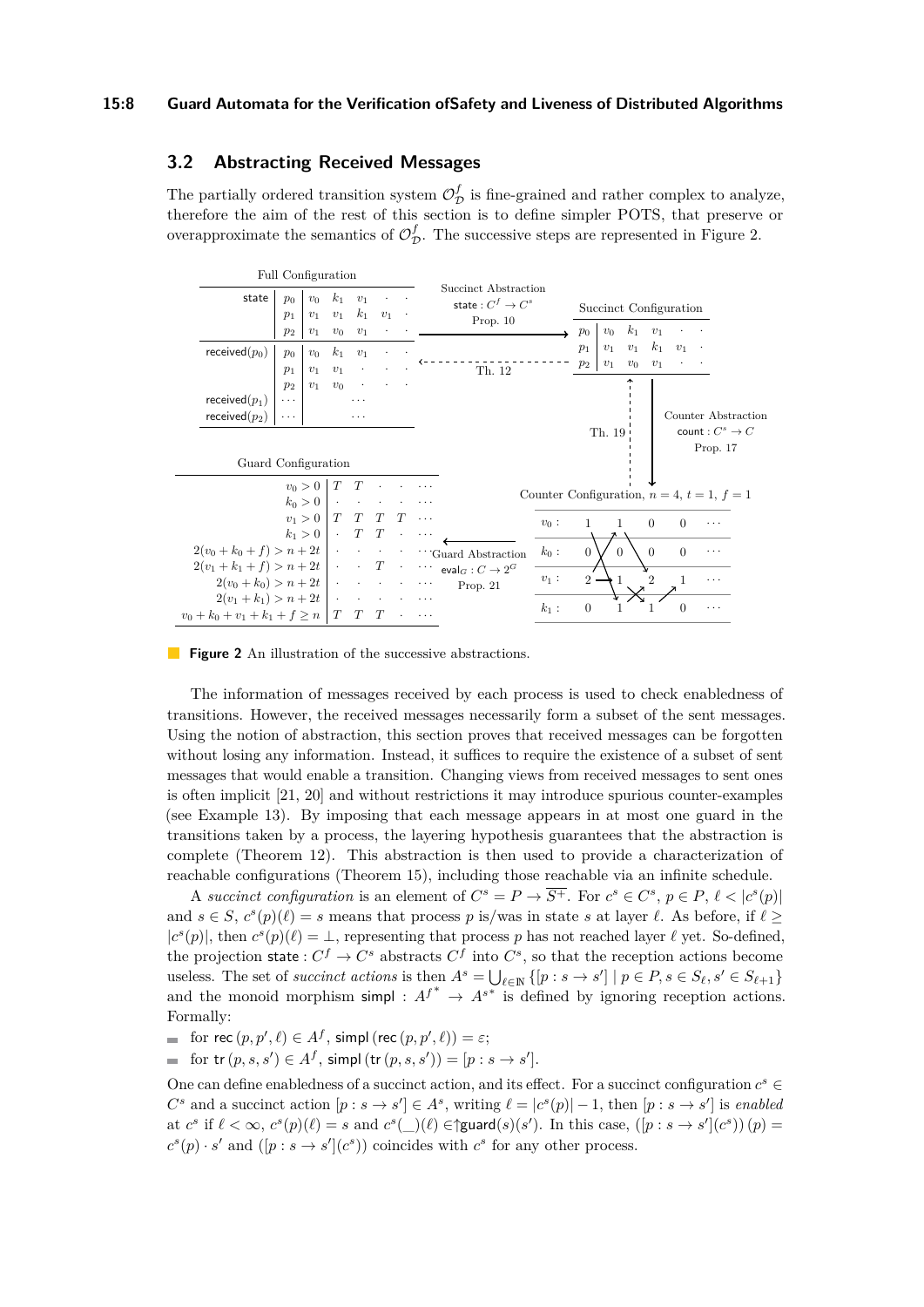The first two conditions of enabledness are analogous to the case of the full semantics (see Definition [8\)](#page-6-0). The last condition however replaces the guard of the edge with its upper closure. This derives from the fact that the condition now deals with *sent messages* instead of *received* ones, and the latter can only be smaller than the former.

Altogether, the *succinct semantics* of the LDTS consists of the POTS  $\mathcal{O}_{\mathcal{D}}^s = (C^s, \sqsubseteq, A^s)$ , whose definition is justified by the following proposition:

<span id="page-8-0"></span>▶ **Proposition 10.** *The mappings* state :  $C^f$  →  $C^s$  *and* simpl :  $A^{f^*}$  →  $A^{s^*}$  *define an abstraction from the full POTS*  $\mathcal{O}_{\mathcal{D}}^f = (C^f, \sqsubseteq, A^f)$  *to the succinct POTS*  $\mathcal{O}_{\mathcal{D}}^s = (C^s, \sqsubseteq, A^s)$ *.* 

 $\blacktriangleright$  **Example 11.** Consider the succinct configuration  $c^s$  in the top right of Figure [2.](#page-7-0) It is obtained by applying state to the full configuration  $c<sup>f</sup>$  on the left. In Example [9,](#page-6-1) the full schedule  $\sigma^f = \text{rec}(p_0, p_2, 2) \cdot \text{rec}(p_0, p_1, 2) \cdot \text{tr}(p_0, v_1, v_1)$  is shown to be applicable at  $c^f$ . Therefore, Proposition [10](#page-8-0) implies that  $\textsf{simp}(\sigma^f) = [p_0 : v_1 \to v_1]$  is applicable at  $c^s$ .

Propositions [10](#page-8-0) and [5](#page-3-1) entail that the succinct abstraction is *sound* in the sense that it does not remove any existing behavior, and properties that hold on every execution of the succinct model also hold on the full semantics. However, in general, abstractions are not *complete* and they may introduce new behaviors (for instance, schedules without any reception actions may be applicable in the simplification but not in the full model). Nevertheless, the succinct abstraction is complete: there always exists an applicable full schedule corresponding to each applicable succinct schedule.

<span id="page-8-1"></span>**► Theorem 12.** Let  $\sigma^s \in \overline{A^{s^*}}$  be a succinct schedule applicable at an initial configuration  $c^s \in C^s$ . Then, there exists a full schedule  $\sigma^f \in \overline{A^{f^*}}$  applicable at a full configuration  $c^f \in C^f$ *such that:*  $\text{state}(c^f) = c^s$ ,  $\text{simple}(\sigma^f) = \sigma^s$ ,  $and \text{ state}(c^f \star \sigma^f) = c^s \star \sigma^s$ .

To prove Theorem [12](#page-8-1) one transforms each action  $[p : s \rightarrow s']$  into a finite schedule of the form  $(\text{rec}(p, p_u, \ell))_{u \lt U}$  · tr $(p, s, s')$ , carefully choosing the receptions to ensure that the last transition is enabled. To do so, the difficulties are twofold. First, the full schedule  $(\text{rec}(p, p_u, \ell))_{u \leq U} \cdot \text{tr}(p, s, s')$  not only depends on  $[p : s \to s']$ , but also on the current configuration. Therefore one cannot define a trivial abstraction. Second, this method requires a way to control the buffers of received messages throughout the schedule. Indeed, one should avoid that a process receives too many messages to take a transition, as 'un-receiving' messages in impossible. This is where the layered structure comes into play, and ensures that when a process receives messages enabling a transition, no earlier transition required these.

<span id="page-8-2"></span>▶ **Example 13.** As explained, the layering assumption is crucial in Theorem [12.](#page-8-1) Consider the *non layered* distributed transition system with four states  $a, b, c, x$ , and two processes  $p, p'$ . Let  $c^f$  be the initial full configuration with state $(c^f)(p) = a$  and state $(c^f)(p') = x$ . Intuitively, in this counterexample, the guards are set such that the first transition  $tr(p, a, b)$  is enabled only if received $(c^f)(p)(p') = x$  while the next transition tr(*p*, *b*, *c*) requires received $(c^f)(p)(p') =$  $\perp \neq x$ . Process *p* would thus have to "forget" that it received a message from *p*' in order to take the second transition, which is impossible in the full semantics.

In contrast, the succinct semantics does not record whether *p* has already received the message from  $p'$  when approaching the second transition. The succinct schedule  $[p : a \rightarrow b]$ .  $[p:b \to c]$  is therefore applicable at state $(c^f)$  which would contradict Theorem [12](#page-8-1) for unlayered distributed transition systems. Imposing that each message appears at most in one guard along the execution of a process, the layered hypothesis prevents this type of counterexamples.

The advantage of the succinct semantics over the full one is that the guards can only become true during an execution. This monotony property, combined with the layered hypothesis, entail the possibility to check that a configuration is reachable *a posteriori*,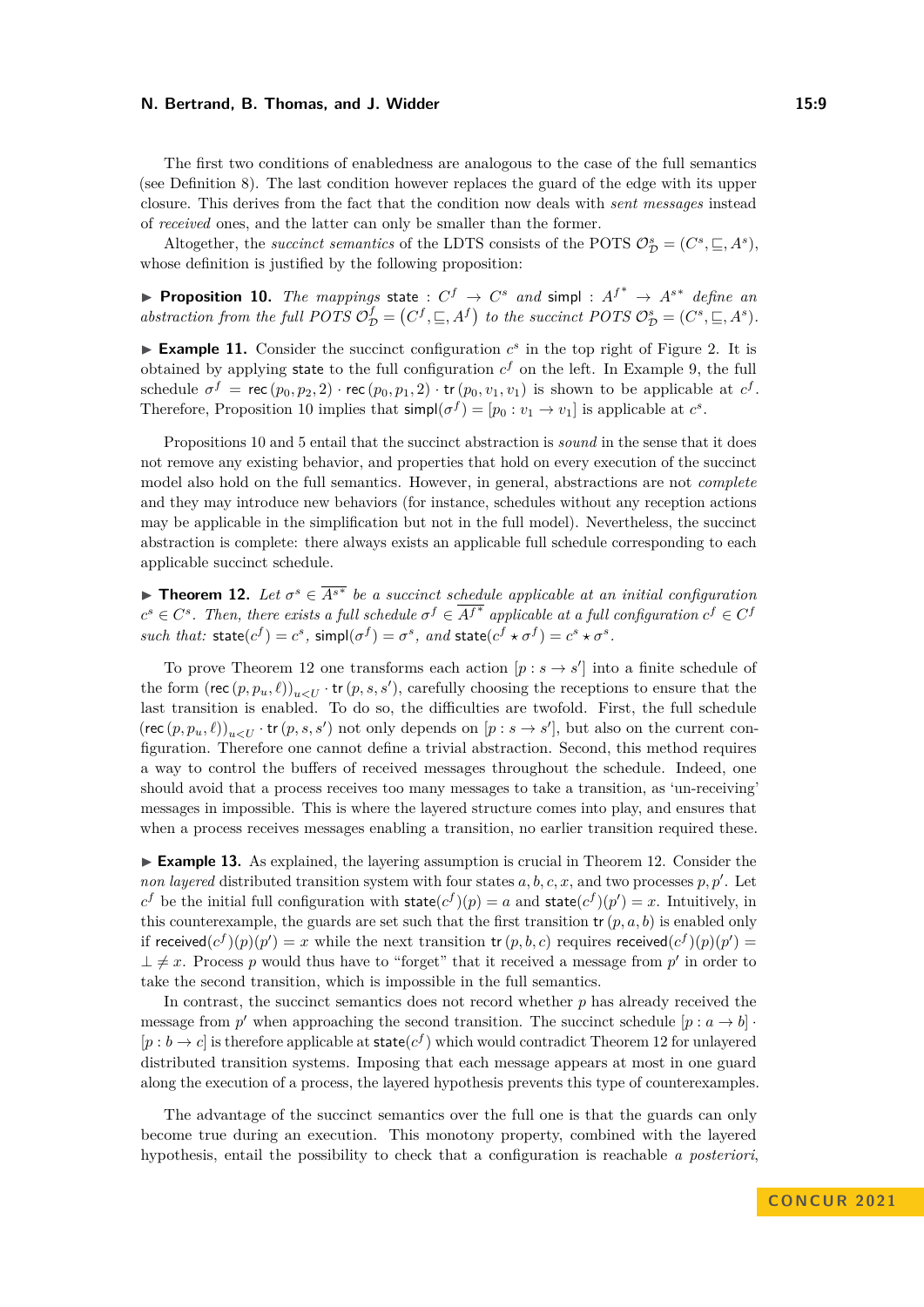#### **15:10 Guard Automata for the Verification ofSafety and Liveness of Distributed Algorithms**

simply by verifying that the guards of the transitions that are taken are verified in the last configuration. In particular, this avoids building explicitly the schedule at all intermediate configurations. This is formally stated in the following definition and theorem.

▶ **Definition 14.** *A succinct configuration*  $c^s \in C^s$  *is* coherent *if for any*  $p \in P$  *and*  $l \in \mathbb{N}$ *,*  $if c^{s}(p)(\ell) = s \neq \bot \text{ and } c^{s}(p)(\ell + 1) = s' \neq \bot, \text{ then } c^{s}(\bot)(\ell) \in \text{d}(\mathbf{g}, s').$ 

<span id="page-9-0"></span>▶ **Theorem 15.** Let  $c^s, c^{s'} \in C^s$  be two succinct configurations such that  $c^s$  is coherent. *Then the following statements are equivalent:*

- $c^s \sqsubseteq c^{s'}$  and  $c^{s'}$  is coherent.
- *There exists a (possibly infinite) schedule*  $\sigma^s \in \overline{A^{s^*}}$  applicable at  $c^s$  such that  $c^s \star \sigma^s = c^{s'}$ .

# **3.3 Counter Abstraction**

The theory presented so far dealt with a fixed set *P* of processes. As an advantage, the guards of the edges could be any condition on the set of received messages, but as a drawback, it is impossible to represent *parameterised* systems where the number of processes is not fixed. To remedy this downside, this section introduces *layered threshold automata* (LTA). While this model is syntactically similar to threshold automata [\[20\]](#page-16-5), its semantics in terms of a POTS is novel. Natural abstractions between the semantics of LDTS and LTA can then be presented, proving that LTA form a faithful representation of distributed algorithms, in contrast to unrestricted threshold automata.

 $\triangleright$  **Definition 16.** *A* Layered Threshold Automaton *(LTA) is a tuple*  $\mathcal{T} = (R, S, \text{guard})$  *where:* 

- $R$  *is a set of* parameters
- *S is a set of* states *partitioned into layers:*  $S = \bigcup_{i=0}^{\infty} S_i$ *, with*  $S_0$  *the set of* initial states.
- $\equiv$ guard :  $S^2 \to PA(S \cup R)$  *associates a* guard, in Presburger arithmetic over free variables *in*  $S \cup R$ *, to each pair of states. The layered hypothesis <i>assumes that for*  $\ell \in \mathbb{N}$ *, s* ∈ *S*<sub>*ℓ*</sub>*,*  $and \ s' \in S$ ,  $\text{guard}(s, s') \in \text{PA}(S_\ell \cup R) \text{ and if } s' \notin S_{\ell+1}, \text{ guard}(s, s') = \text{false}.$

*The guards are* monotonous, i.e. *for any guard*  $g \in \text{guard}(S^2)$ , *for any valuation*  $\rho \in \mathbb{N}^R$ ,  $\kappa, \kappa' \in \mathbb{N}^S$ , if  $\kappa \leq \kappa'$  when ordered pointwise and if  $\rho, \kappa \models g$ , then  $\rho, \kappa' \models g$  as well.

The set of parameters *R* typically includes the number n of processes and an upper bound *t* on the number of faulty processes. Intuitively, the guards represent the conditions on *sent messages* for taking the corresponding transition. The monotony assumption therefore requires that guards in the algorithms concern received messages only, which may be any subset of the sent messages.

In the remainder of this section,  $\mathcal{T} = (R, S, \text{guard})$  is a fixed LTA. A *configuration*  $c$  of  $\mathcal{T}$ is defined by:

- a *parameter valuation*  $\mathsf{param}(c) \in R \to \mathbb{N}$  that remains constant during an execution;
- a *counting mapping*  $\kappa(c) \in S \to \mathbb{N}$  where  $\kappa(c)(s) = k$  means that *k* processes have visited  $\overline{\phantom{a}}$ the state *s*;
- *flow counters* flow(*c*)  $\in$   $(\bigcup_{\ell \in \mathbb{N}} S_{\ell} \times S_{\ell+1}) \rightarrow \mathbb{N}$  where flow(*c*)(*s, s'*) = *k* means that *k* processes moved from *s* to *s* ′ .

Moreover, processes that leave a state must have entered it, therefore, configuations should also verify the following *flow conditions*:

**-** in: for every  $\ell \in \mathbb{N} \setminus \{0\}$  and every  $s \in S_{\ell}, \sum_{s' \in S_{\ell-1}} \text{flow}(c)(s', s) = \kappa(c)(s)$ 

**- out:** for every  $\ell \in \mathbb{N}$  and every  $s \in S_{\ell}, \sum_{s' \in S_{\ell+1}} \text{flow}(c)(s, s') \leq \kappa(c)(s)$ .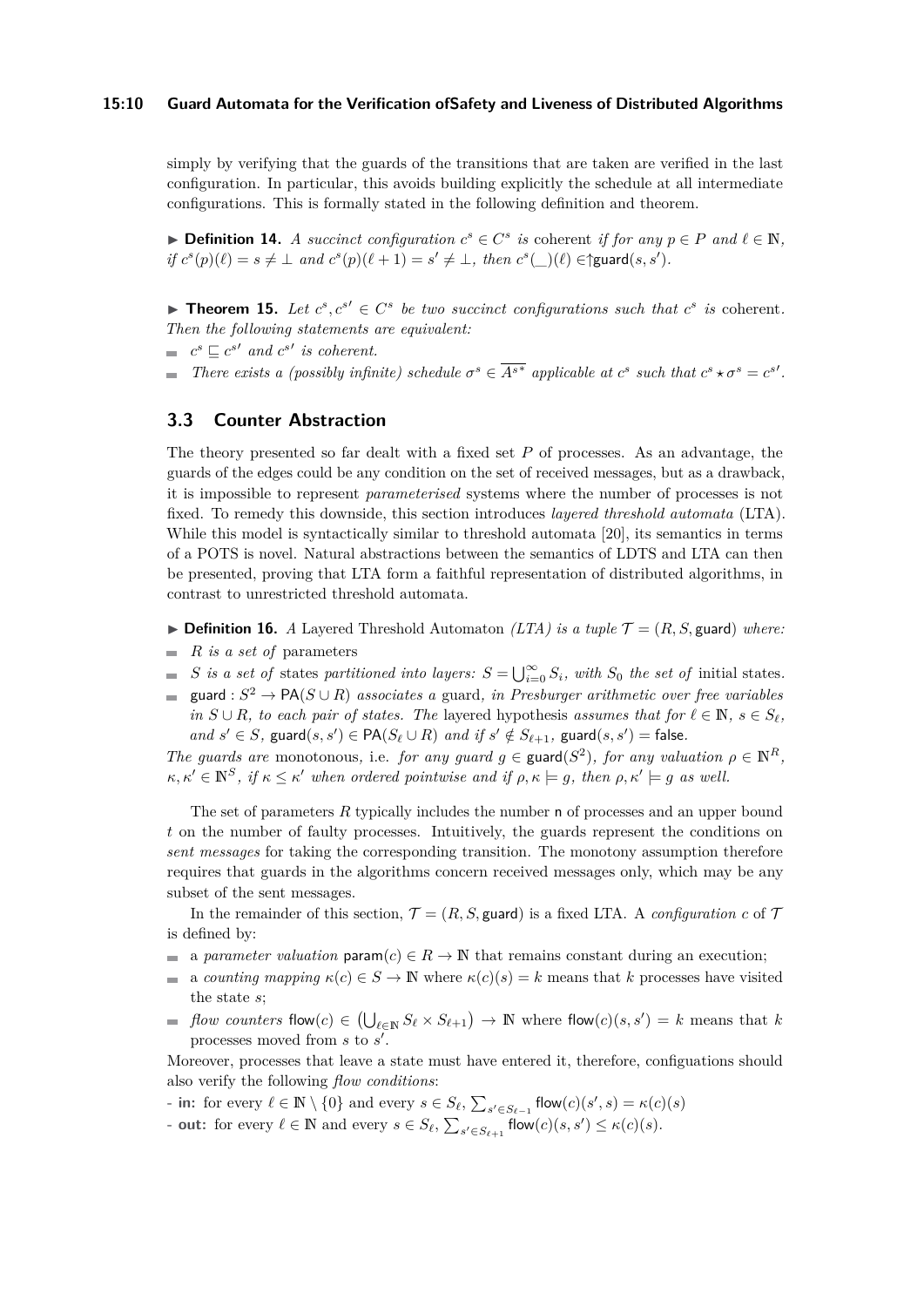The set *C* of all configurations is equipped with the natural order  $\subseteq$  defined by  $c \subseteq c'$  if  $\mathsf{param}(c) = \mathsf{param}(c'), \, \kappa(c) \leq \kappa(c') \text{ and } \mathsf{flow}(c) \leq \mathsf{flow}(c').$ 

An action over *C* is an element of  $A = \bigcup_{\ell \in \mathbb{N}} A_{\ell}$  where for  $\ell \in \mathbb{N}$ ,  $A_{\ell} =$  $\{ [s \to s'] \mid s \in s_\ell, s' \in S_{\ell+1} \}.$  For  $c \in C$ , an action  $[s \to s'] \in A_\ell$  is *enabled* at *c* if:  $\sum_{s'' \in S_{\ell+1}}$  flow $(c)(s, s'') < \kappa(c)(s)$ , and

 $\mathsf{param}(c), \kappa(c) \models \mathsf{guard}(s, s'), \text{ written } c \models \mathsf{guard}(s, s') \text{ for short.}$ 

In so, the successor configuration  $[s \to s']$   $(c) = c' \in C$  is defined by:

- $\mathsf{param}(c') = \mathsf{param}(c)$
- flow(*c'*) = flow(*c*) +  $\mathbb{1}_{(s,s')}$  where  $\mathbb{1}_{(s,s')}(s,s') = 1$  and  $\mathbb{1}_{(s,s')}(e) = 0$  elsewhere.
- $\kappa(c') = \kappa(c) + 1$ <sub>s</sub>' where  $1_{s'}(s') = 1$  and  $1_{s'}(s'') = 0$  elsewhere.

One can easily check that configuration  $c'$  verifies the flow conditions.

The semantics of the LTA  $\mathcal T$  is defined as the POTS  $\mathcal O_{\mathcal T} = (C, \sqsubseteq, A)$ .

For  $\rho \in \mathbb{N}^R$ , the set of configurations that have  $\rho$  as parameters and n processes initially is  $C_{\rho} = \{c \in C \mid \text{param}(c) = \rho, \text{ and } \sum_{s \in S_0} \kappa(c)(s) = \rho(\textbf{n})\}.$  Let  $\mathcal{O}_{\mathcal{T}}^{\rho} = (C_{\rho}, \sqsubseteq, A)$  denote the POTS restricted to these configurations.

There is a strong link between LTA and LDTS. More precisely, fix a valuation  $\rho \in \mathbb{N}^R$ . Consider  $P_\rho$  a set of  $\rho(\mathsf{n})$  processes, and the LDTS  $\mathcal{D}_\rho = (P_\rho, S, \text{guard}_\rho)$  where the function  $\mathsf{guard}_\rho \in \bigcup_{\ell \in \mathbb{N}} \left( S_\ell \times S_{\ell+1} \to 2^{\left[ P_\rho \to S^{\perp}_\ell \right]} \right) \text{ is defined for every } \ell \in \mathbb{N}, \, s \in S_\ell \text{ and } s' \in S_{\ell+1} \text{ by: }$ 

$$
\text{guard}_{\rho}(s, s') = \left\{ x \in P \to S^{\perp} \mid \rho, \left[ s \mapsto \left| x^{-1}(\{s\} ) \right| \right] \models \text{guard}(s, s') \right\}
$$

Let  $C^s_\rho = P_\rho \to \overline{S^+}$  denote the set of succinct configurations of  $\mathcal{D}_\rho$ . Consider  $c^s \in C^s_\rho$  and define  $\text{count}_{C^s_{\rho}}(c^s) \in C_{\rho}$  with:

*.*

 $\mathsf{param}\left(\mathsf{count}_{C^s_{\rho}}(c^s)\right)=\rho$ 

 $\text{for } \ell \in \mathbb{N} \text{ and } s \in S_{\ell}: \kappa \left( \text{count}_{C_{\rho}^{s}}(c^{s}) \right) (s)(\ell) = |\{p \in P_{\rho} \mid c^{s}(p)(\ell) = s\}|$ 

For  $\ell \in \mathbb{N}$ ,  $s \in S_{\ell}$  and  $s' \in S_{\ell+1}$ :

flow 
$$
\left(\text{count}_{C_{\rho}^s}(c^s)\right)(s, s') = \left| \left\{ p \in P_{\rho} \mid \frac{c^s(p)(\ell) = s}{c^s(p)(\ell+1) = s'} \right\} \right|
$$

Let  $A_{\rho}^{s} = \bigcup_{\ell \in \mathbb{N}} \{ [p : s \to s'] \mid p \in P_{\rho}, s \in S_{\ell}, s' \in S_{\ell+1} \}$  denotes the set of succinct actions of  $\mathcal{D}_{\rho}$ . Define a monoid morphism count<sub> $A_{\rho}^s$ </sub> :  $A_{\rho}^{s*} \to A^*$  such that for  $[p:s \to s'] \in A_{\rho}^s$ ,  $\text{count}_{A^s_{\rho}}(\text{tr}(p, s, s')) = [s \to s']$ . So defined:

<span id="page-10-0"></span>**Proposition 17.** *The mappings* count $C^s_\rho$ :  $C^s_\rho \to C_\rho$  *and* count $A^s_\rho$ :  $A^s_\rho \to A^*$  *define an abstraction from the POTS*  $(C_{\rho}^{s}, \subseteq, A_{\rho}^{s})$  *to the counter POTS*  $(C_{\rho}, \subseteq, A)$ *.* 

Proposition [17](#page-10-0) holds for *any* parameter valuation  $\rho \in \mathbb{N}^R$ . Thus, a single LTA represents *infinitely-many* LDTS, one for each parameter valuation.

Similarly to the case of LTA, one can define *coherence* of configurations for LDTS, and obtain an equivalent of Theorem [15](#page-9-0) at the counter abstraction level.

▶ **Definition 18.** *Configuration*  $c \in C$  *is said* counter coherent *when for every*  $\ell \in \mathbb{N}$ ,  $s \in S_{\ell}$  $and \ s' \in S_{\ell+1}, \text{ if flow}(c)(s, s') > 0, \text{ then } c \models \text{guard}(s, s').$ 

<span id="page-10-1"></span>▶ **Theorem 19.** *Let*  $c, c' \in C_\rho$  *be two configurations such that c is counter coherent. Then the following statements are equivalent:*

 $c \sqsubseteq c'$  *and*  $c'$  *is counter coherent;* 

*There exists a (possibly infinite) schedule*  $\sigma \in \overline{A^*}$  *applicable at c such that*  $c \star \sigma = c'$ .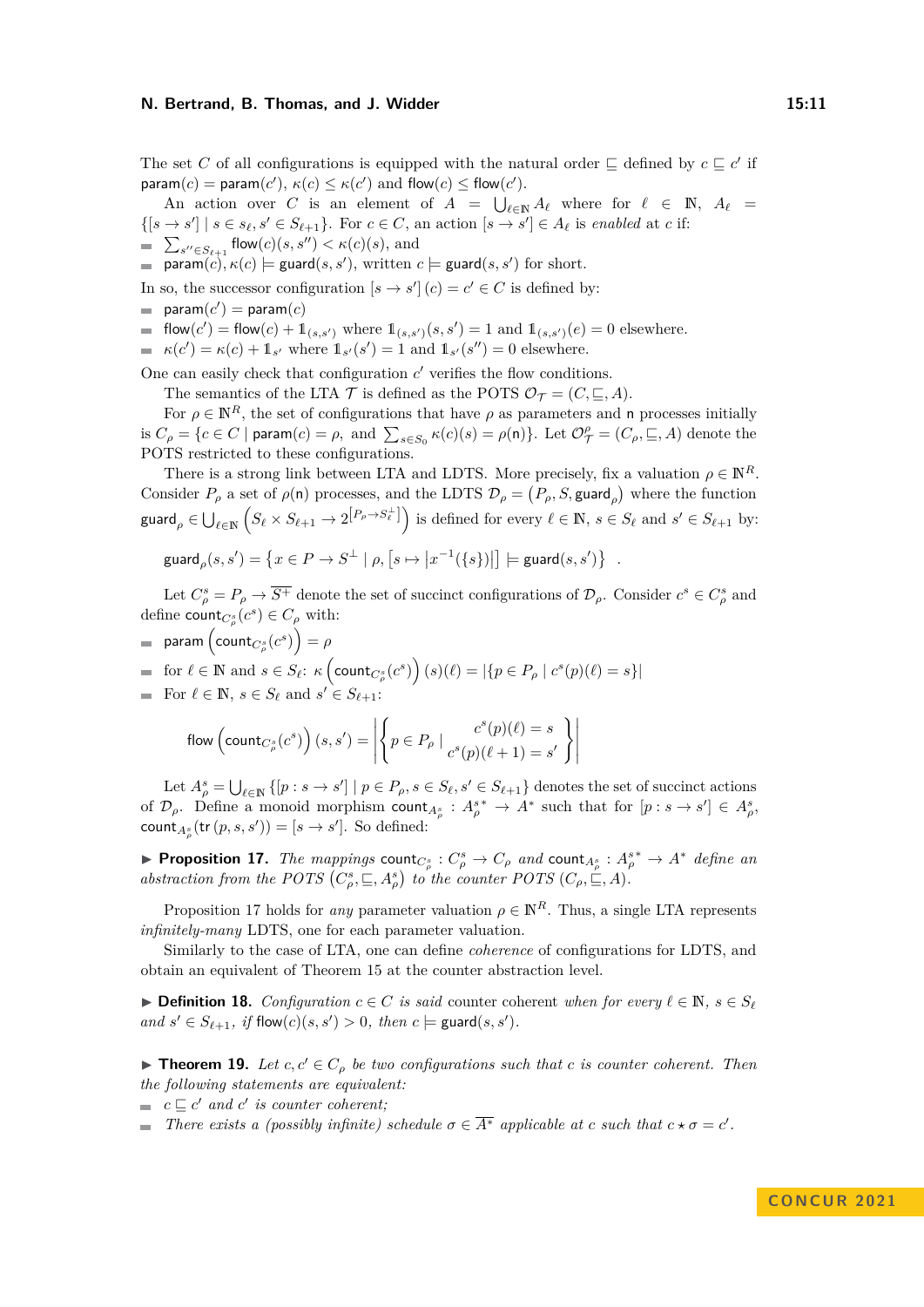#### **15:12 Guard Automata for the Verification ofSafety and Liveness of Distributed Algorithms**

The flow conditions and the counter coherence can easily be encoded as a set of linear arithmetic formulas that *do not* depend on the number of processes. In particular, if the LTA is *finite*, then the resulting set of equations is finite as well, making the reachability problem decidable in this case (for initial and target states represented by linear arithmetic formulas). This can be used to verify not only safety properties, but also liveness properties as configurations represent potentially infinite behaviors and contain information about the whole execution. Theorem [19](#page-10-1) differs from the threshold automata approach [\[20\]](#page-16-5) because a schedule does not need to be explicitely built. In particular, the layering assumption implies that the order in which guards become true is irrelevant, which simplifies a lot the SMT queries. More importantly, our approach applies to *infinite* automata where methods based on bounding the diameter of the transition system have little chance of succeeding.

<span id="page-11-2"></span>

**Figure 3** Two threshold automata for the reliable broadcast algorithm [\[11\]](#page-15-3).

▶ **Example 20.** Theorem [19](#page-10-1) heavily relies on the layered hypothesis. To see that, consider the non layered model of Figure [3a.](#page-11-2) Let *c* be a configuration with  $\text{flow}(c)(v_0, v_1) > 0$ . Then the counter coherence would require that  $c = v_1 > t+1-f$ , however, this last condition may only hold because the transition was taken in the first place, resulting in spurious configurations. This can be fixed by tweaking the model in order to make it layered as seen on Figure [3b.](#page-11-2)

## **3.4 Guard Abstraction**

Consider an LTA  $\mathcal{T} = (R, S, \text{guard})$ . Even when S is finite, its configuration set C is infinite as the number of processes n is unbounded. When *S* is infinite, then *C* is infinite in two dimensions: it consists of infinitely many variables that may take infinitely many values. The guard abstraction presented here aims at partitioning these values into finitely many classes. The resulting model will however remain infinite, if *S* is.

Consider a set  $G \subset \mathsf{PA}(S \cup R)$  of *monotonous guards*, that is, every  $g \in G$  is a linear arithmetic formulas with free variables in  $S \cup R$  such that for  $\rho \in \mathbb{N}^R$  and  $\kappa, \kappa' \in \mathbb{N}^S$ , if  $\kappa \leq \kappa'$  pointwise and if  $\rho, \kappa \models g$ , then  $\rho, \kappa' \models g$  as well.

Intuitively, the guard abstraction only records the valuations of the guards, not the number of processes in each state. For this idea to succeed, the valuations of the guards must converge during an execution, which is guaranteed by the following proposition.

<span id="page-11-1"></span>▶ **Proposition 21.** *The mapping* eval<sub>*G*</sub>:  $(C, \sqsubseteq)$   $\rightarrow$   $(2^G, \subseteq)$  *defined by* eval<sub>*G*</sub>(*c*) =  ${g \in G \mid c \models g}$  *is Scott-continuous.* 

# <span id="page-11-0"></span>**4 Guard Automata towards Practical Implementation**

While Theorem [19](#page-10-1) suffices to verify *finite* LTA through the counter abstraction, it falls short at capturing infinite models that arise for instance from round-based algorithms. This section introduces guard automata as a finite-state abstraction which is sound, yet, unsurprisingly, not complete in general and may introduce spurious counterexamples.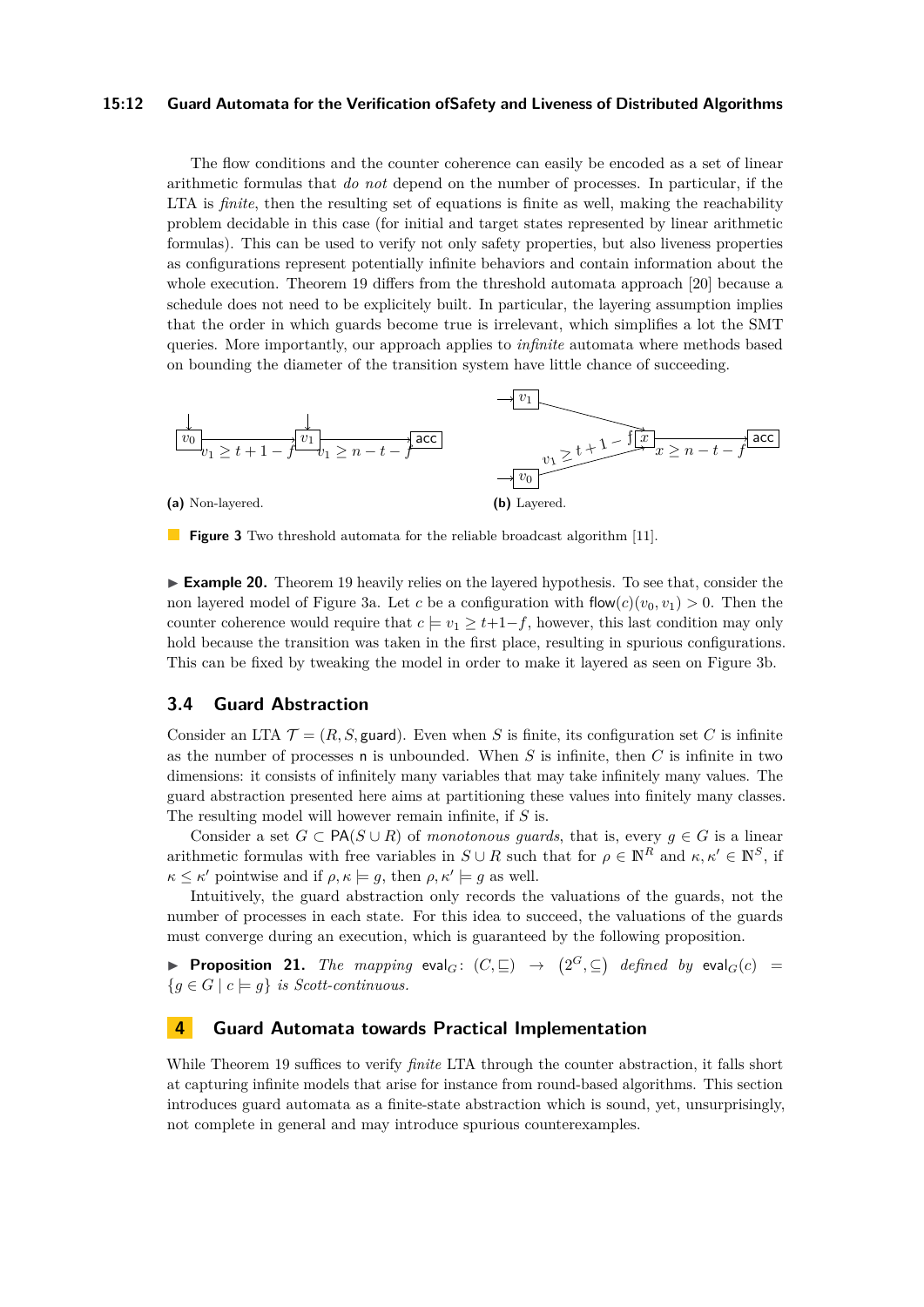## **4.1 Cyclic LTA**

Towards algorithmic considerations and practical implementations, the rest of the paper focuses on round-based distributed algorithms, which can be captured by cyclic LTA. Intuitively, a cyclic LTA is used to model an LTA that repeats a finite series of layers indefinitely. For  $k \in \mathbb{N}_{>0}$ , a *k-cyclic LTA* (*k*-CLTA) is a tuple  $\mathcal{T}^c = (R, S^c, \text{guard}^c)$  where:

- *R* is a *finite* set of parameters.
- *S*<sup>*c*</sup> is a *finite* set of states partitioned into *k* layers  $S^c = S_0^c \cup \cdots \cup S_{k-1}^c$ .
- guard<sup>c</sup>:  $S^{c2} \rightarrow \textsf{PA}(R \cup S^c)$  is a finite set of guards such that for  $\ell < k$ ,  $s^c \in S^c_{\ell}$  and  $s^{c} \in S^c$ , guard $c(s^c, s^{c}) \in \mathsf{PA}(R \cup S^c_{\ell})$  and if  $s^{c'} \notin S^c_{\ell+1 \bmod k}$ , then guard $c(s^c, s^{c'}) = \mathsf{false}.$

Unfolding a *k*-CLTA yields an infinite-state acyclic LTA unfold  $(R, S<sup>c</sup>, \text{guard}^c)$ . Formally unfold  $(R, S^c, \text{guard}^c) = (R, S, \text{guard})$  with:

- $S = \{(s^c, \ell) \mid \ell \in \mathbb{N}, s^c \in S_{\ell \text{ mod } k}^c\}$
- $S = \{ (s', \ell) | l \in \mathbb{N}, s \in S_{\ell \text{ mod } k} \}$ <br>For  $\ell \in \mathbb{N}, s^c \in S_{\ell \text{ mod } k}^c$  and  $s^{c'} \in S_{\ell+1 \text{ mod } k}^c$ , guard  $((s^c, \ell), (s^{c'}, \ell + 1))$ guard<sup>c</sup> $(s^c, s^{c'})[s^{c''} \leftarrow (s^{c''}, \ell)$  for  $s^{c''} \in S_{\ell \text{ mod } k}^c$  meaning that any free variable  $s^{c''} \in S^c$ that appears in guard<sup>c</sup>( $s^c$ ,  $s^{c'}$ ) gets replaced with ( $s^{c''}$ ,  $\ell$ ). In any other case, guard is false.

## **4.2 Guard Automaton**

From the guard abstraction, one can construct a finite-state automaton that represents the set of reachable configurations of a cyclic LTA.

Let  $\mathcal{T}^c = (R, S^c, \text{guard}^c)$  be a *k*-CLTA equipped with a *finite* set of guards expressed in Presburger arithmetic:  $G^c = \bigcup_{\ell \leq k} G^c_{\ell}$  such that for  $\ell \leq k$ ,  $G^c_{\ell} \in \text{PA}(S^c_{\ell} \cup R)$ . In practice,  $G^c$ will include all guards appearing in the LTA, as well as the events that need to be observed.

A CLTA can be unfolded into an infinite-state LTA, by concatenating copies of  $\mathcal{T}^c$ . In order for the guard abstraction to be formally defined, copies of the guards in  $G<sup>c</sup>$ for each new layer are required. For  $\ell \in \mathbb{N}$  a layer index and  $g^c \in G_{\ell \text{ mod } k}^c$  a guard, unfold<sup> $G_{\ell}(g^{c}) = g^{c}[s^{c} \leftarrow (s^{c}, \ell)$  for  $s^{c} \in S_{\ell \text{ mod } k}^{c}]$  denotes the guard obtained by replacing</sup> every free occurrence of a variable  $s^c \in S^c_{\ell \text{ mod } k}$  in  $g^c$  by  $(s^c, \ell)$ . The converse folding operation is defined by:  $\mathsf{fold}^G\ell(g) = g[(s^c, \ell) \leftarrow s^c, \text{ for } s^c \in S^c_{\ell \text{ mod } k}].$  Finally,  $G_{\ell} = \mathsf{unfold}^G(G^c_{\ell \text{ mod } k})$ is the set of guards at layer  $\ell$  and  $G = \bigcup_{\ell \in \mathbb{N}} G_{\ell}$  the set of all guards.

The guard abstraction maps every configuration of  $\text{unfold}(\mathcal{T}^c)$  to a set of guards that hold in that configuration. Formally,  $eval_G: C \to 2^G$ . A set of guards  $\gamma \in 2^G$  can be represented with the sequence  $\gamma_0 \gamma_1 \ldots$ , where for  $\ell \in \mathbb{N}$ ,  $\gamma_\ell = \gamma \cap G_\ell$ . fold  $^G(\gamma)$  then denotes the sequence  $\text{fold}^G_{0}(\gamma_0) \cdot \text{fold}^G_{1}(\gamma_1) \cdots \in (2^{G^c})^{\omega}$  and  $\text{unfold}^G$  is the converse operation that applies unfold<sup> $G_{\ell}$ </sup> to the elements of layer  $\ell$  in the sequence. Doing so, a configuration  $c \in C$  defines a (possibly infinite) word  $\gamma_0^c \gamma_1^c \dots$  over the *finite* alphabet  $\Sigma = \bigcup_{\ell \leq k} 2^{G_\ell^c}$  as represented in Figure [4.](#page-12-0)

<span id="page-12-0"></span>
$$
\gamma_0 \subset G_0
$$
\n
$$
\gamma_1 \subset G_1
$$
\n
$$
c \in C
$$
\n
$$
\xrightarrow{\gamma_0} C G_1
$$
\n
$$
\gamma_1 \subset G_1
$$
\n
$$
\xrightarrow{\gamma_1} C G_1
$$
\n
$$
\xrightarrow{\gamma_2} C G_2
$$
\n
$$
\xrightarrow{\gamma_3} C G_1
$$
\n
$$
\xrightarrow{\gamma_4} C G_1
$$
\n
$$
\xrightarrow{\gamma_5} C G_2^c
$$
\n
$$
\xrightarrow{\gamma_6} C G_2^c
$$
\n
$$
\xrightarrow{\gamma_{k-1}} C G_{k-1}
$$
\n
$$
\xrightarrow{\gamma_{k-1}} C G_{k-1}
$$
\n
$$
\xrightarrow{\gamma_{k-1}} C G_{k}
$$
\n
$$
\gamma_k \subset G_k
$$
\n
$$
\gamma_{k+1} \subset G_{k+1}
$$
\n
$$
\xrightarrow{\gamma_{k-1}} C G_{k+1}
$$
\n
$$
\xrightarrow{\gamma_{k-1}} C G_1^c
$$
\n
$$
\gamma_{k+1}^c \subset G_1^c
$$
\n
$$
\xrightarrow{\gamma_{k-1}} C G_1^c
$$
\n
$$
\xrightarrow{\gamma_{k-1}} C G_1^c
$$
\n
$$
\xrightarrow{\gamma_{k-1}} C G_1^c
$$
\n
$$
\xrightarrow{\gamma_{k-1}} C G_1^c
$$
\n
$$
\xrightarrow{\gamma_{k-1}} C G_1^c
$$
\n
$$
\xrightarrow{\gamma_{k-1}} C G_1^c
$$
\n
$$
\xrightarrow{\gamma_{k-1}} C G_1^c
$$
\n
$$
\xrightarrow{\gamma_{k-1}} C G_1^c
$$

**Figure 4** From a configuration to a word over the finite alphabet of the guard automaton.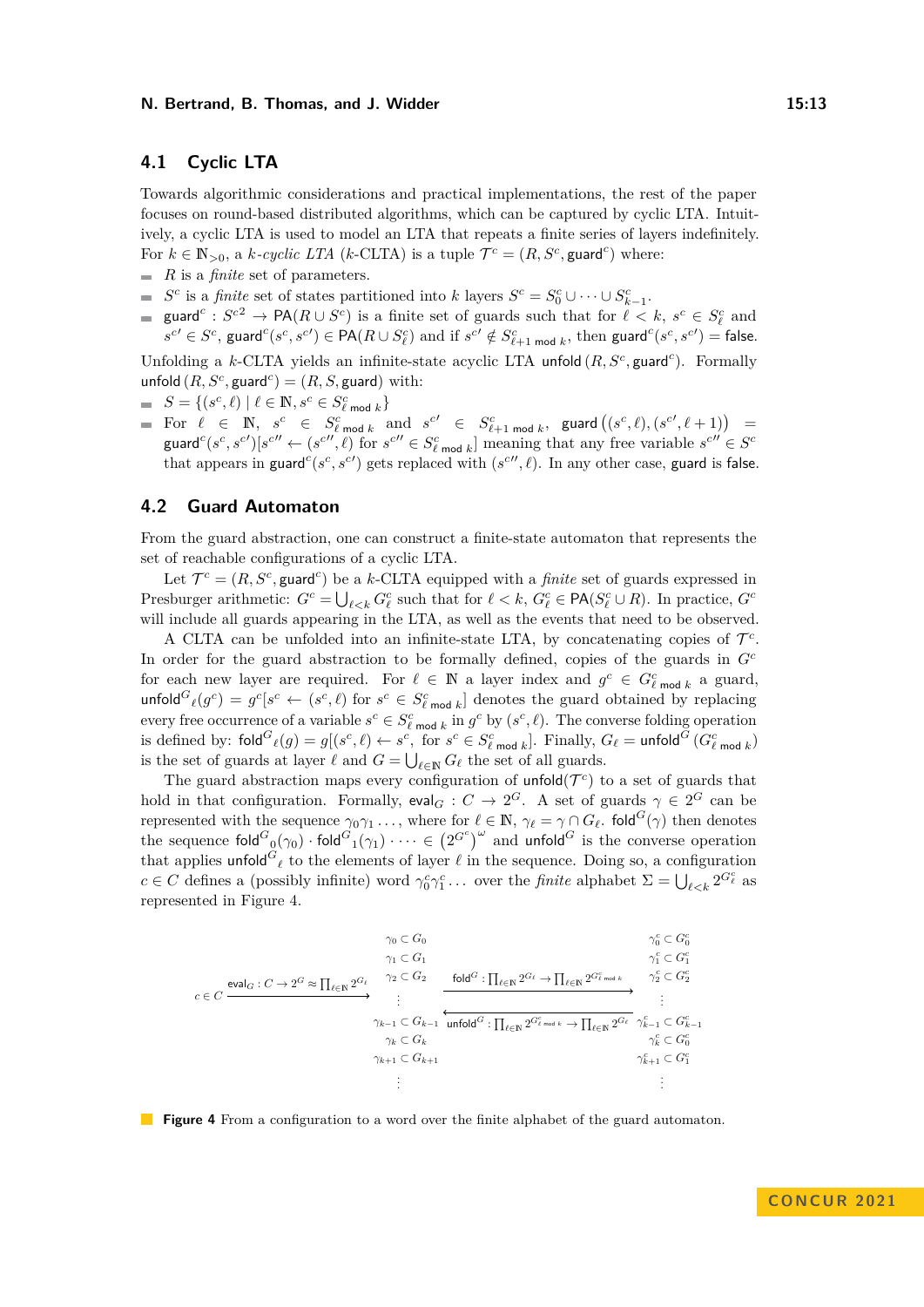#### **15:14 Guard Automata for the Verification ofSafety and Liveness of Distributed Algorithms**

For  $\ell < k$  a layer index,  $\gamma^c \in 2^{G_{\ell}^c}$  and  $\gamma^{c'} \in 2^{G_{\ell+1}^c \mod k}$  guard valuations of layer  $\ell$  and the next layer, one can use an SMT solver to check whether  $\gamma^{c'}$  is a successor  $\gamma^c$ . Precisely, the SMT query asks for the existence of  $x \in \mathbb{N}^{S_{\ell}^c}$ ,  $y \in \mathbb{N}^{S_{\ell+1}^c \mod k}$  and  $e \in \mathbb{N}^{S_{\ell}^c \times S_{\ell+1}^c \mod N}$  such that the valuation of guards  $(1)$ , flow condition  $(2)$  and counter coherence  $(3)$  are verified.

<span id="page-13-0"></span>
$$
x \models \bigwedge_{g^c \in \gamma^c} g^c \land \bigwedge_{g^c \in G^c_{\ell} \setminus \gamma^c} \neg g^c \qquad y \models \bigwedge_{g^{c'} \in \gamma^{c'}} g^{c'} \land \bigwedge_{g^{c'} \in G^c_{\ell+1 \bmod k} \setminus \gamma^{c'}} \neg g^{c'} \qquad (1)
$$

<span id="page-13-1"></span>
$$
e, x \models \bigwedge_{s^c \in S_\ell^c} s^c \ge \sum_{s^{c'} \in S_{\ell+1 \bmod k}^c} \left[ s^c, s^{c'} \right] \qquad e, y \models \bigwedge_{s^{c'} \in S_{\ell+1 \bmod k}^c} \sum_{s^c \in S_\ell^c} \left[ s^c, s^{c'} \right] = s^{c'} \qquad (2)
$$

<span id="page-13-2"></span>
$$
e, x \models \bigwedge_{(s^c, s^{c'}) \in S^c_{\ell} \times S^c_{\ell+1 \text{ mod } N}} [s^c, s^{c'}] > 0 \longrightarrow \text{guard}^{c}(s^c, s^{c'})
$$
(3)

The guard automaton is a finite automaton whose language *overapproximates* the set of reachable configurations. It bears similarities with de Bruijn graphs [\[15\]](#page-15-16) used e.g. in bioinformatics. If  $E_{\ell} \subset 2^{G_{\ell}^c} \times 2^{G_{\ell+1}^c \mod k}$  denotes the set of all pairs  $\gamma^c, \gamma^{c'}$  that verify conditions [\(1\)](#page-13-0) and and [\(3\)](#page-13-2), one can build the set  $E = \bigcup_{\ell < k} E_{\ell}$ .

- $\blacktriangleright$  **Definition 22.** The guard automaton of  $\mathcal{T}^c$  is  $GA_G(\mathcal{T}^c) = (\Sigma, E, 2^{G_0^c}, \text{src}, \text{dest}, \text{label})$  where:  $\sum$  *is both the alphabet and the set of states.*
- $2^{G_0^c} \subset \Sigma$  *is the set of initial states.*
- $E \subset \Sigma^2$  *defined above is the set of edges, equipped with*  $\mathsf{src} : E \to \Sigma$  *(resp.* dest  $E \to \Sigma$ *) that defines the* source state *(resp.* destination state*)* of every edge, and label :  $E \rightarrow \Sigma$ *associates a* label *to each edge defined by*  $\text{label} (\gamma^c, \gamma^{c'}) = \gamma^c$ .

An infinite run  $(e_{\ell})_{\ell < \infty}$  of the guard automaton defines a word word  $((e_{\ell})_{\ell < \infty}) = \textsf{label}(e_0)$ .  $\textsf{label}(e_1)\cdot\cdots,$  and  $\mathcal{L}(\textsf{GA}_G(\mathcal{T}^c))\subset\Sigma^\omega$  denotes the language of  $\textsf{GA}_G(\mathcal{T}^c)$ .

**Example 23.** Algorithm [1](#page-5-0) can be described by the following CLTA with  $k = 1$ . The parameters are  $R = \{n, t, f\}$  where f denotes the actual number of Byzantine faults. States are  $S^c = \{v_0, k_0, v_1, k_1\}$ . The guards here only depend on the next value of *v*. For instance:

$$
\begin{aligned}\n\text{guard}(\_, v_0) &= (v_0 + k_0 + v_1 + k_1 + f = n) \\
\land \left( (2(v_0 + k_0 + f) > n + 2t) \lor \left( (2v_0 + 2k_0 \le n + 2t) \land (2v_1 + 2k_1 \le n + 2t) \land (k_1 = 0) \right) \right).\n\end{aligned}
$$

Also, guard( $\chi$ , k<sub>0</sub>) = guard( $\chi$ , *v*<sub>0</sub>) and guard( $\chi$ , *v*<sub>1</sub>) = guard( $\chi$ , k<sub>1</sub>) is defined symmetrically.

A configuration *c* of the unfolded LTA is depicted bottom-right of Figure [2,](#page-7-0) where the array contains the valuation  $\kappa(c)$  and the arrows represent the flow. For example  $\kappa(c)(v_1, 0) = 2$ , flow(*c*)((*v*<sub>0</sub>, 0), (*k*<sub>1</sub>, 1)) = 1 and flow(*c*)((*v*<sub>0</sub>, 0), (*v*<sub>0</sub>, 1)) = 0.

The guard abstraction transforms *c* into the guard configuration bottom-left of Figure [2.](#page-7-0) Here, we chose the set of guards  $G^c$  to consist of  $s > 0$  for each  $s \in S^c$  and of the guards of the LTA. The alphabet  $\Sigma$  contains e.g.,  $(T \cdot T \cdot \cdots \cdot T)$ . SMT queries determine whether two letters may appear successively, in order to build the guard automaton. For instance, according to the first two layers of eval<sub>*G*</sub>(*c*),  $(T \cdot T \cdot \cdots \cdot T)$  can be followed by  $(T \cdot TT \cdots \cdot T)$ . There will therefore be a transition between these two states in the guard automaton.

▶ **Theorem 24.** *Let*  $c \in C$  *be a configuration of* unfold( $\mathcal{T}^c$ ) *and* eval $_G(c) \in 2^G$  *its guard abstraction. If c is counter-coherent, then*  $\text{fold}^G$  ( $\text{eval}_G(c)$ )  $\in \mathcal{L}(\text{GA}_G(\mathcal{T}^c))$ *.* 

By soundness of the guard automaton construction, a property which holds on configurations that correspond to runs of  $\mathsf{GA}_G(\mathcal{T}^c)$  also holds on the configurations of unfold $(\mathcal{T}^c)$ . A simple verification procedure thus consists in checking that  $\mathcal{L}(\mathsf{GA}_G(\mathcal{T}^c))$  is included in a given language of correct configurations. At a first glance, it might seem that only safety properties can be checked. However, the guard automaton also represents configurations reachable by infinite schedules, making the verification of liveness properties feasible.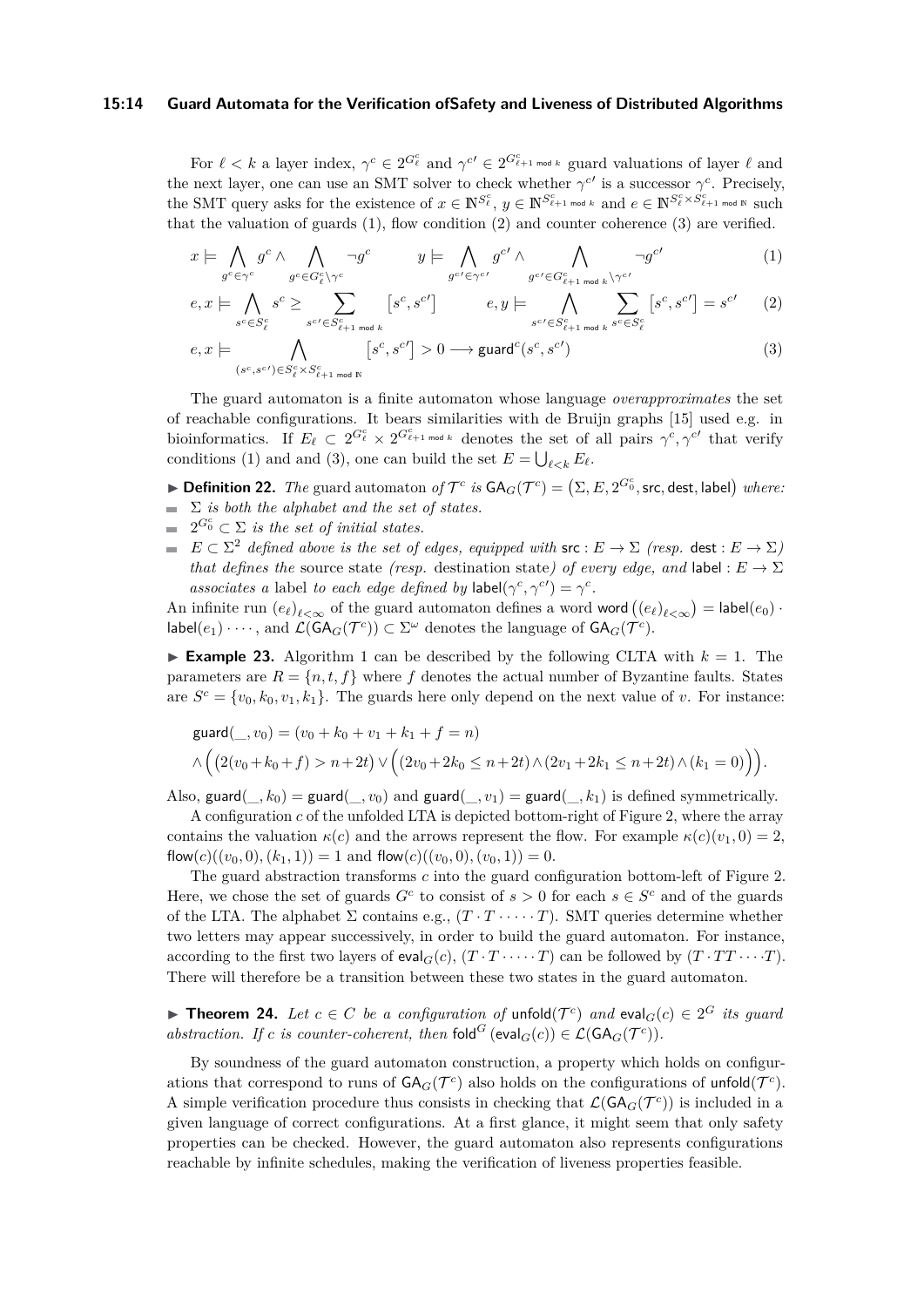<span id="page-14-0"></span>

**Figure 5** A 2-CLTA for the Phase King algorithm with non-deterministic choice of the king. A process in *kx,y* is king of the current round, its current value is *x* and it thinks the majority is *y*.

▶ **Example 25.** For presentation purposes, Algorithm [1](#page-5-0) is an overly simplified version of the Phase King algorithm  $[8]$ . The latter can be faithfully encoded by the 2-CLTA  $\mathcal{T}^c$  of Figure [5,](#page-14-0) where the updated value when there is no clear majority is not the king's value, but rather the majority of the values received by the king. Each round consists of two layers of communication, a first in which each process broadcasts its value, and a second in which the king broadcasts what it thinks is the majority. The set of guards at the first layer is  $G_0^c = \{v_0 > 0, v_1 > 0\}$  and at the second layer  $G_1^c$  consists of  $k_{0,0} + k_{1,0} > 0$ ,  $k_{0,1}+k_{1,1} > 0$ ,  $p_0+k_{0,0}+k_{0,1} > 0$ ,  $p_1+k_{1,0}+k_{1,1} > 0$ ,  $2(k_{0,0}+k_{0,1}+p_0+f) > n+2t$  and  $2(k_{1,0}+k_{1,1}+p_1+f) > n+2t.$ 

Restricting to valuations with  $\sum_{s \in S_\ell} s + f = n$  (fairness) and  $k_{0,0} + k_{0,1} + k_{1,0} + k_{1,1} \leq 1$ (at most one king), the resulting guard automaton has 3 states in even layers and 11 in odd layers. Writing [*formula*] for the set of letters in  $2^{G^c}$  for which *formula* holds, one can show:

$$
\mathcal{L}(\mathsf{GA}_G(\mathcal{T}^c)) \subset \left[ \neg (k_{0,0} + k_{1,0} > 0) \land \neg (k_{0,1} + k_{1,1} > 0) \right]^{\omega}
$$
\n
$$
(4)
$$

<span id="page-14-2"></span><span id="page-14-1"></span>
$$
\bigcup \Sigma^* [(k_{0,0} + k_{1,0} > 0) \vee (k_{0,1} + k_{1,1} > 0)] [\neg (p_0 + k_{0,0} + k_{0,1} > 0)]^{\omega} \tag{5}
$$

<span id="page-14-3"></span>
$$
\cup \ \Sigma^*[(k_{0,0} + k_{1,0} > 0) \ \lor \ (k_{0,1} + k_{1,1} > 0)][\neg (p_1 + k_{1,0} + k_{1,1} > 0)]^\omega \ . \tag{6}
$$

Therefore, either every chosen king is Byzantine [\(4\)](#page-14-1), or all processes agree on a value after a non-Byzantine king is chosen [\(5](#page-14-2) or [6\)](#page-14-3).

In general, although is it sound, the guard automaton construction is not complete: the language may contain words that correspond to no configuration of the LTA. As usual for incomplete methods, heuristics can be used to remove some spurious counterexamples.

# **5 Conclusion**

This paper presented a methodology, based on domain theory, to represent and analyze distributed algorithms. Infinite-state models are abstracted into finite-state guard automata, on which one can check safety and liveness properties.

Optimizing and benchmarking the guard automaton implementation is on our current agenda to demonstrate the applicability of our methodology to standard distributed algorithms. A more long-term research objective is to build on the current contribution to develop a rigorous framework for the verification of randomized distributed algorithms.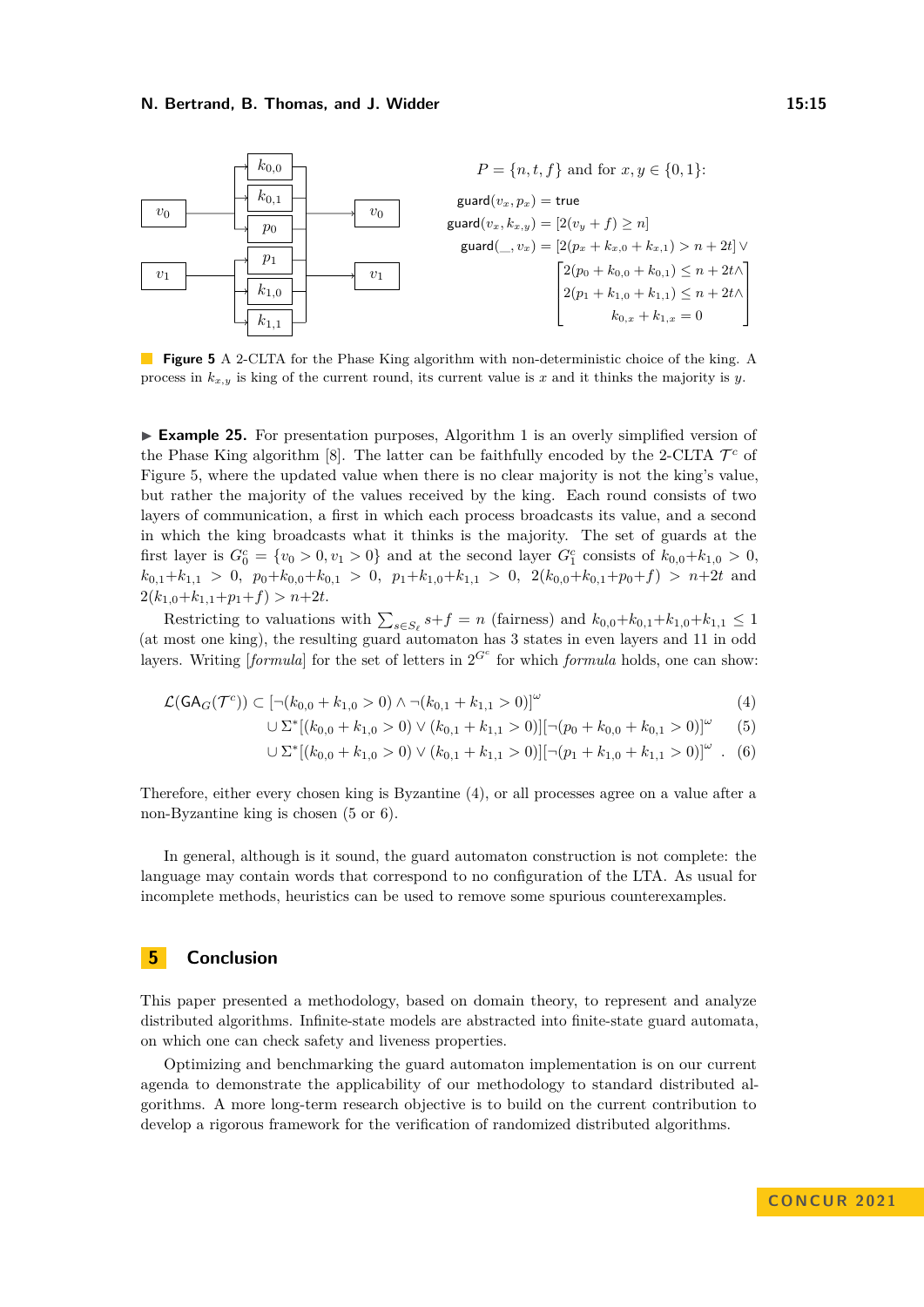#### **15:16 Guard Automata for the Verification ofSafety and Liveness of Distributed Algorithms**

#### **References**

- <span id="page-15-1"></span>**1** Parosh Aziz Abdulla, Mohamed Faouzi Atig, Zeinab Ganjei, Ahmed Rezine, and Yunyun Zhu. Verification of cache coherence protocols wrt. trace filters. In *Proceedings of the 15th International Conference on Formal Methods in Computer-Aided Design (FMCAD'15)*, pages 9–16. IEEE, 2015.
- <span id="page-15-12"></span>**2** Samson Abramsky and Achim Jung. *Domain Theory*, volume 3 of *Handbook of Logic in Computer Science*, pages 1–168. Clarendon Press, 1994.
- <span id="page-15-11"></span>**3** C. Aiswarya, Benedikt Bollig, and Paul Gastin. An automata-theoretic approach to the verification of distributed algorithms. *Information and Computation*, 259:305–327, 2018.
- <span id="page-15-10"></span>**4** Francesco Alberti, Silvio Ghilardi, and Elena Pagani. Counting constraints in flat array fragments. In *Proceedings of the 8th International Joint Conference on Automated Reasoning (IJCAR'16)*, volume 9706 of *Lecture Notes in Computer Science*, pages 65–81, 2016.
- <span id="page-15-5"></span>**5** A. R. Balasubramanian, Javier Esparza, and Marijana Lazić. Complexity of verification and synthesis of threshold automata. In *Proceedings of the 18th International Symposium on Automated Technology for Verification and Analysis (ATVA'20)*, volume 12302 of *Lecture Notes in Computer Science*, pages 144–160. Springer, 2020.
- <span id="page-15-14"></span>**6** Michael Ben-Or. Another advantage of free choice: Completely asynchronous agreement protocols (extended abstract). In *Proceedings of the 2nd Annual ACM SIGACT-SIGOPS Symposium on Principles of Distributed Computing (PODC'83)*, pages 27–30, 1983.
- <span id="page-15-6"></span>**7** Idan Berkovits, Marijana Lazic, Giuliano Losa, Oded Padon, and Sharon Shoham. Verification of threshold-based distributed algorithms by decomposition to decidable logics. In *Proceedings of the 31st International Conference on Computer Aided Verification (CAV'19)*, volume 11562 of *Lecture Notes in Computer Science*, pages 245–266. Springer, 2019.
- <span id="page-15-13"></span>**8** Piotr Berman and Juan A. Garay. Cloture votes: n/4-resilient distributed consensus in t+1 rounds. *Mathematical Systems Theory*, 26(1):3–19, 1993.
- <span id="page-15-0"></span>**9** Roderick Bloem, Swen Jacobs, Ayrat Khalimov, Igor Konnov, Sasha Rubin, Helmut Veith, and Josef Widder. *Decidability of Parameterized Verification*. Synthesis Lectures on Distributed Computing Theory. Morgan & Claypool Publishers, 2015.
- <span id="page-15-2"></span>**10** Luca Bortolussi and Jane Hillston. Model checking single agent behaviours by fluid approximation. *Information and Computation*, 242:183–226, 2015.
- <span id="page-15-3"></span>**11** Gabriel Bracha and Sam Toueg. Asynchronous consensus and broadcast protocols. *Journal of the ACM*, 32(4):824–840, 1985.
- <span id="page-15-8"></span>**12** Mouna Chaouch-Saad, Bernadette Charron-Bost, and Stephan Merz. A reduction theorem for the verification of round-based distributed algorithms. In *Proceedings of the 3rd International Workshop on Reachability Problems (RP'09)*, volume 5797 of *Lecture Notes in Computer Science*, pages 93–106, 2009.
- <span id="page-15-7"></span>**13** Bernadette Charron-Bost and André Schiper. The heard-of model: computing in distributed systems with benign faults. *Distributed Computing*, 22(1):49–71, 2009.
- <span id="page-15-15"></span>**14** Andrei Damian, Cezara Drăgoi, Alexandru Militaru, and Josef Widder. Communication-closed asynchronous protocols. In *Proceedings of the 31st International Conference on Computer Aided Verification (CAV'19)*, volume 11562 of *Lecture Notes in Computer Science*, pages 344–363. Springer, 2019.
- <span id="page-15-16"></span>**15** Nicolaas G. de Bruijn. A combinatorial problem. *Indagationes Mathematicae*, 49:758–764, 1946.
- <span id="page-15-9"></span>**16** Cezara Drăgoi, Thomas A. Henzinger, Helmut Veith, Josef Widder, and Damien Zufferey. A Logic-Based Framework for Verifying Consensus Algorithms. In *Proceedings of the 15th International Conference on Verification, Model Checking, and Abstract Interpretation (VMCAI'14)*, volume 8318 of *Lecture Notes in Computer Science*, pages 161–181, 2014.
- <span id="page-15-4"></span>**17** Tzilla Elrad and Nissim Francez. Decomposition of distributed programs into communicationclosed layers. *Science of Computer Programming*, 2(3):155–173, 1982.